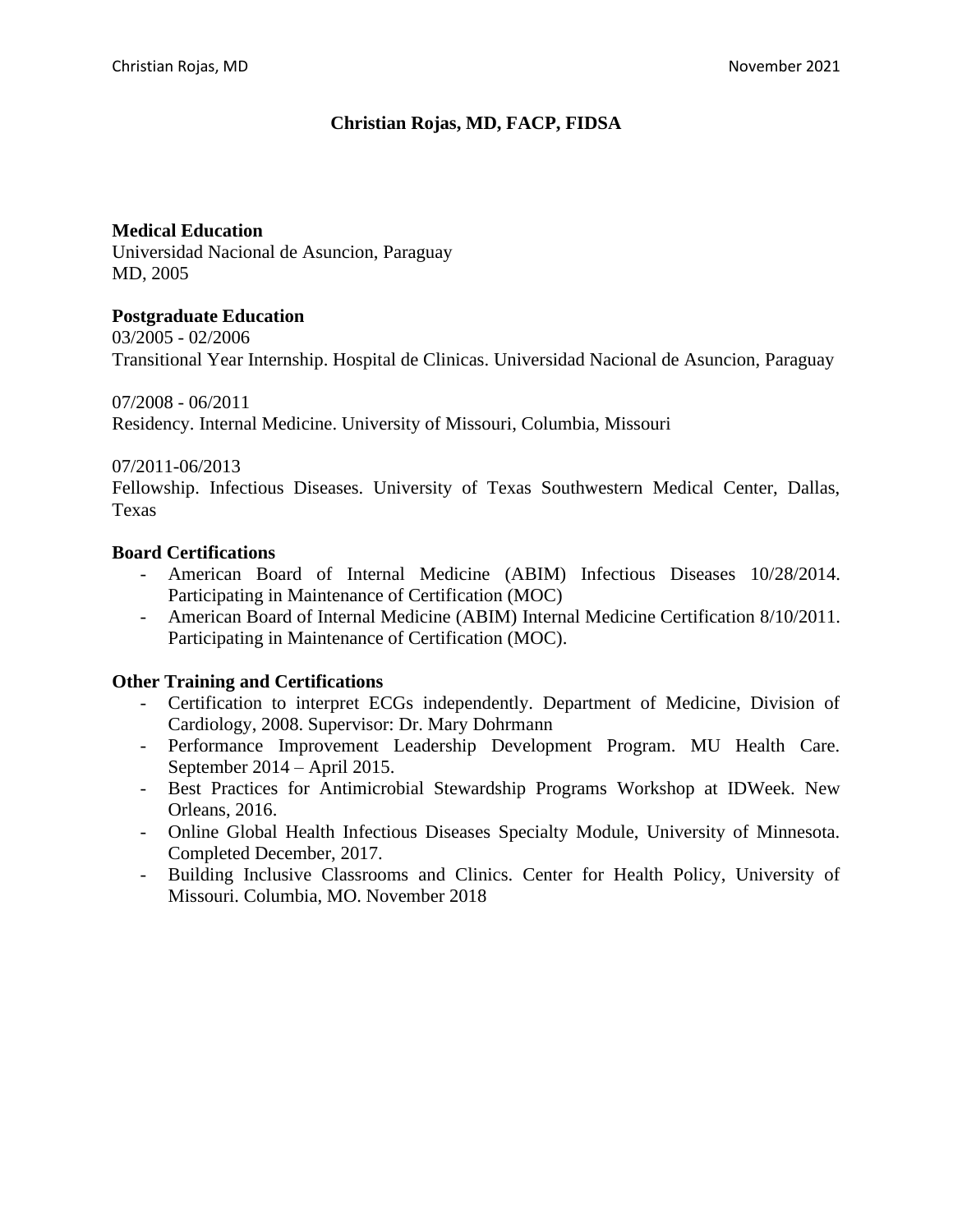## **Professional Organizations American College of Physicians Fellow 3/2016-present** Member 7/2012- 2/2016

Associate 9/2008-6/2012

# **Infectious Disease Society of America/HIV Medicine Association**

**Fellow 12/2020-present** Member 1/2014-11/2020 Member-in-training 7/2011- 12/2013

**International Society of Travel Medicine Member 2/2016- present**

**International Antiviral Society-USA Member 7/2017-present**

**The Society for Healthcare Epidemiology of America Member 1/2019-present**

## **Infectious Diseases Society of St. Louis Member 4/2021-present**

## **Honors/Awards**

2005. Gold Medal from the School of Medicine of the Universidad Nacional de Asuncion for graduating at the top of the class (highest average of grades).

2009. University of Missouri-Internal Medicine Residency Program ACP Quiz Score Award: Gold medal - 1st place.

2009. Winner of the Poster Competition at the 2009 ACP Missouri Chapter Scientific Meeting. Category: Patient safety and quality improvement.

2009. Quality improvement champion. Department of Internal Medicine. University of Missouri. 2015 Professionalism Award 2014-2015. Department of Medicine. University of Missouri.

2016 Professionalism Award 2015-2016. Department of Medicine. University of Missouri.

2016 Outstanding Inpatient Attending Award 2015-2016. Medicine clerkship (Third year medical students). Department of Medicine. University of Missouri.

2016 It was a great honor to be mentioned by a graduating medical student (Matthew Rendo) at the University of Missouri School of Medicine Commencement in May 2016. https://www.youtube.com/watch?v=BCyqpVDdd4Y (22:30-23:30).

2017 Outstanding Faculty Teaching Award 2016-2017. Department of Medicine. Chairman's Distinguished Award. University of Missouri

2017 American College of Physicians (ACP) Young Achiever, recognized at the ACP Internal Medicine Meeting 2017.

2019 Outstanding Clerkship Didactic. Medicine Clerkship (Third year medical students). Department of Medicine. University of Missouri.

2021 American College of Physicians Book Award honoring outstanding education contributions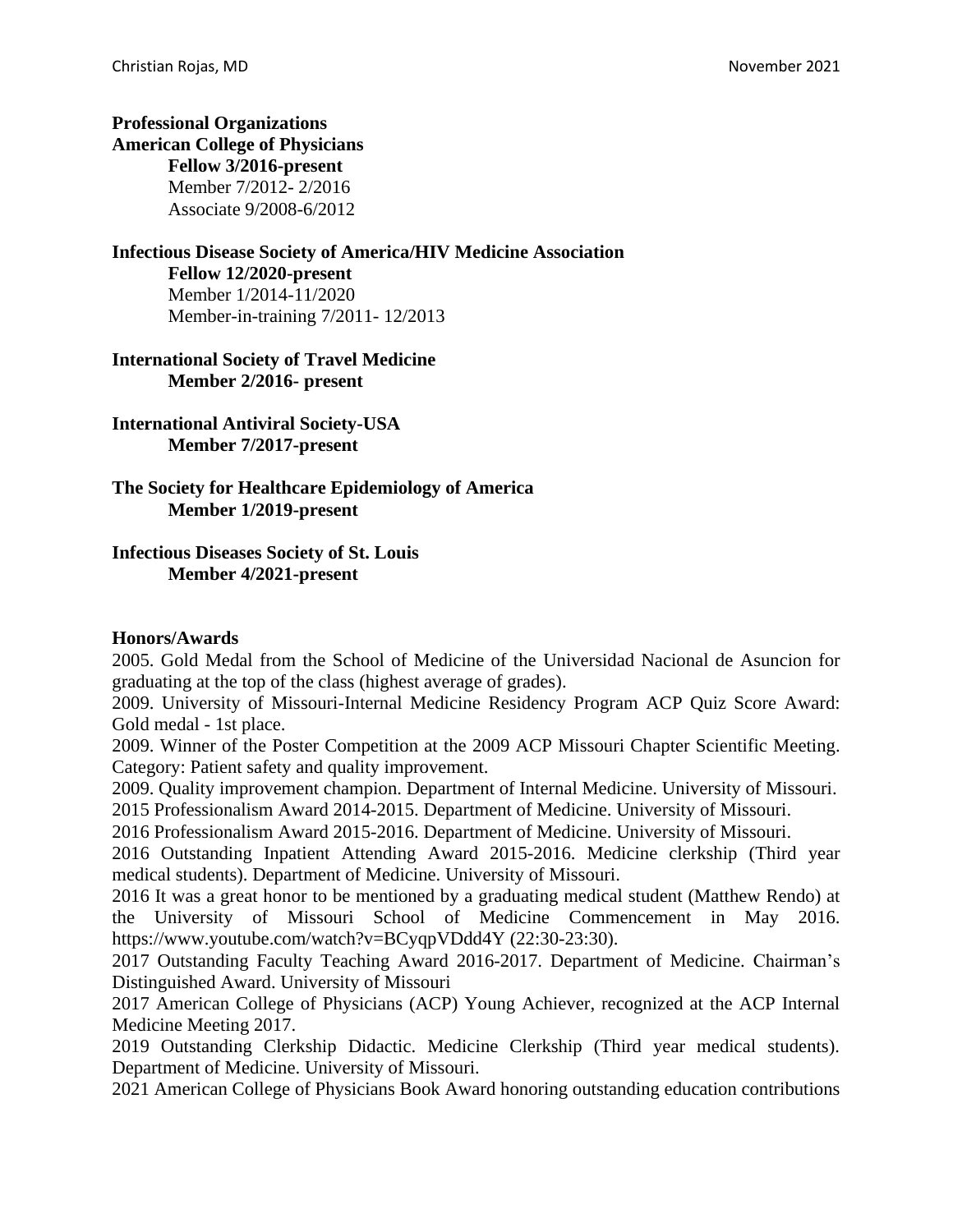## **Summary of clinical activities and affiliations:**

### **Infectious diseases:**

- Inpatient consultations at the University of Missouri Health Care system and at the Harry S. Truman VA Hospital.

- Outpatient consultations at the Medicine Specialty Clinic and at the Missouri Orthopedic Institute clinics.

- Inpatient consultations at Landmark Hospital (past).

- Inpatient consultations at Boone Hospital Center (past).

### **Hospital medicine:**

- Acute care of hospitalized patients at the University Hospital.

- Internal medicine inpatient consultations at University Hospital and at the Missouri Orthopedic Institute.

- Acute care of hospitalized patients at Bothwell Regional Health Center (past).

- Acute care of hospitalized patients at Landmark Hospital (past).

Note: I maintained a hybrid clinical position between July 2013 and June 2017 (50% infectious diseases, 50% hospital medicine). Since July 2017, my clinical time has consisted mainly of infectious diseases consultations (inpatient and outpatient) with occasional service in hospital medicine wards.

### **Current Affiliations University of Missouri Health Care** Active staff From: 07/01/13 to present

**Harry S. Truman VA Hospital Contract** 

From: 06/19/13 to present

**Prior affiliations Landmark Hospital**  Active staff From: 07/01/13 to 05/31/17

## **HealthSouth Rusk Rehab Center**

Active staff 08/06/13-06/01/15

## **Bothwell Regional Health Center**

Active Staff From: 06/20/14 to 02/28/17

## **Boone Hospital Center**

Consulting Staff. From: 03/16/15 to 06/16/17; 8/12/19 to 12/31/20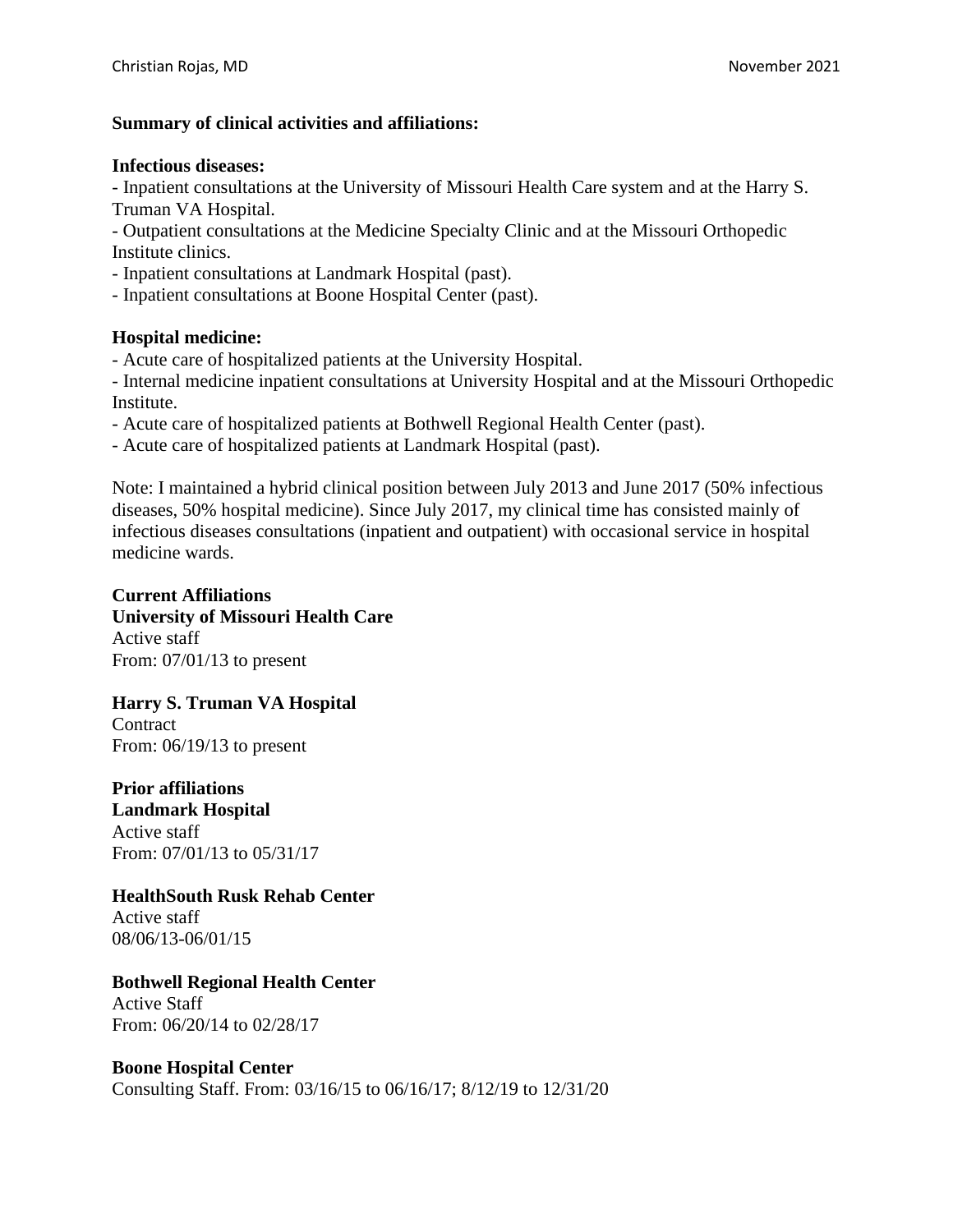### **Administrative Positions**

#### **5/1/2017-1/31/20**

Associate Division Director. Division of Infectious Diseases. Department of Medicine. University of Missouri School of Medicine.

#### **2/1/20-8/31/21**

Interim Division Director. Division of Infectious Diseases. Department of Medicine. University of Missouri School of Medicine.

#### **9/1/21-present**

Division Director. Division of Infectious Diseases. Department of Medicine. University of Missouri School of Medicine.

#### **11/16/18-present**

Medical Director. Adult Antibiotic Stewardship. University of Missouri Health Care.

### **Academic Positions**

#### **7/1/2013-8/30/19**

Assistant Professor of Clinical Medicine. Division of Infectious Diseases. Department of Medicine. University of Missouri School of Medicine.

#### **9/1/19-present**

Associate Professor of Clinical Medicine. Division of Infectious Diseases. Department of Medicine. University of Missouri School of Medicine.

#### **10/1/19-present**

Fellowship Program Director. Division of Infectious Diseases. Department of Medicine. University of Missouri School of Medicine.

#### **Service Activities**

**University of Missouri Health Care** 9/2010-6/2011, **7/2013-present**

Infection Control Committee.

## **7/2013-present**

Antibiotic Stewardship Subcommittee.

**4/2019-present** Limb Preservation Center

#### **3/2020-present**

COVID-19 preparedness and assistance to Incident Command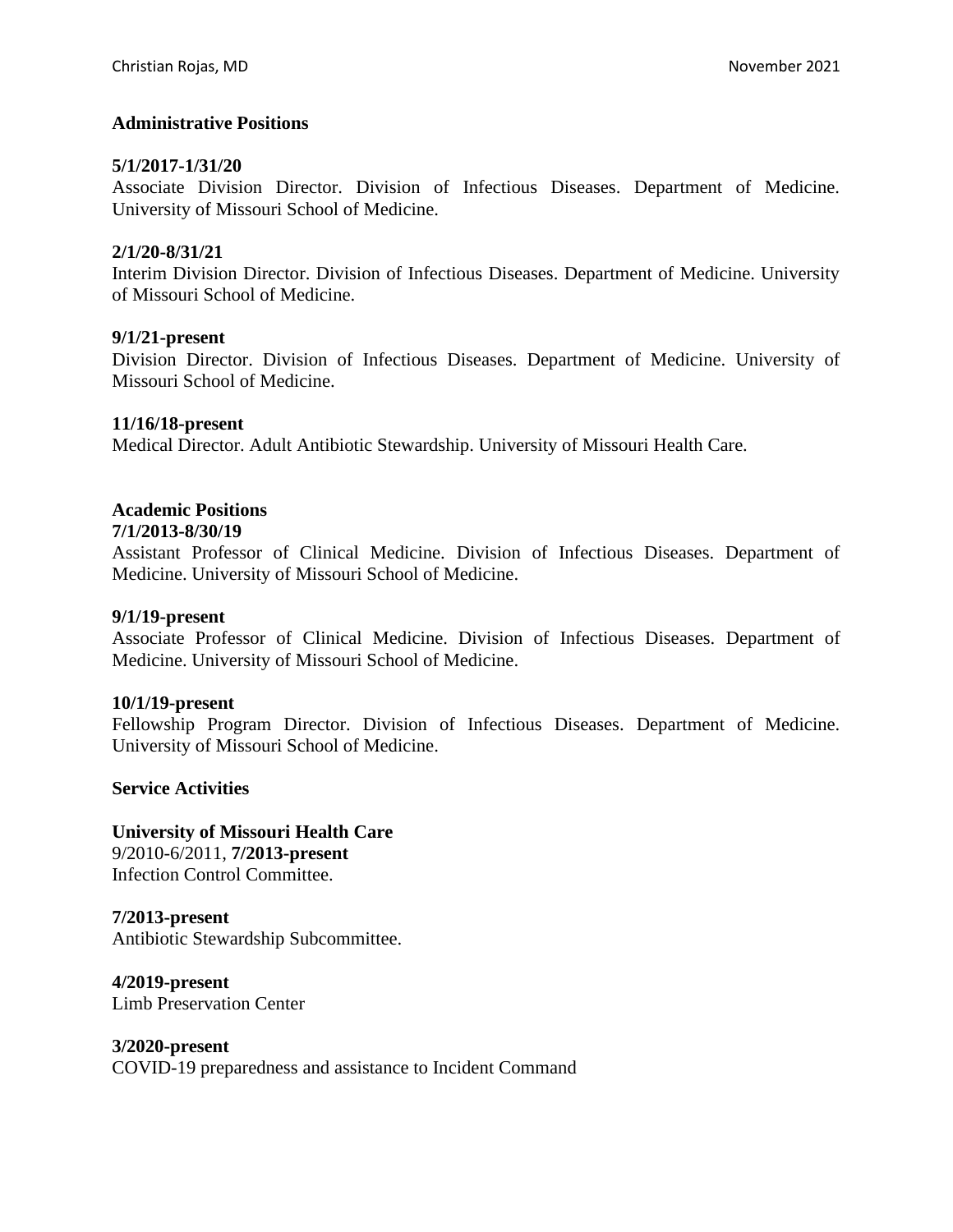### **4/2021-present**

MU-VA Affiliation Partnership Council

### **9/2018-6/2021**

Pharmacy and Therapeutics (P&T) Committee.

### **8/2020**

Interview of candidates for the *Infection Control Manager* position

**University of Missouri School of Medicine 7/2013-present** Clinical Competency of Infectious Diseases Fellows. Department of Medicine.

#### **3/2021-present**

Department of Public Health/Department of Molecular Microbiology and Immunology Faculty Search Committee

#### **4/2018-8/2019**

Molecular Microbiology and Immunology Department Chair Search Committee.

### **9/2018-3/2021**

Admissions Committee. Three-year membership.

### **12/2019, 1/2021**

Interview of candidates for Internal Medicine Residency.

### **National/International**

#### **7/2021-present**

American Board of Internal Medicine (ABIM) Infectious Disease Longitudinal Knowledge Assessment Item-Writing Task Force.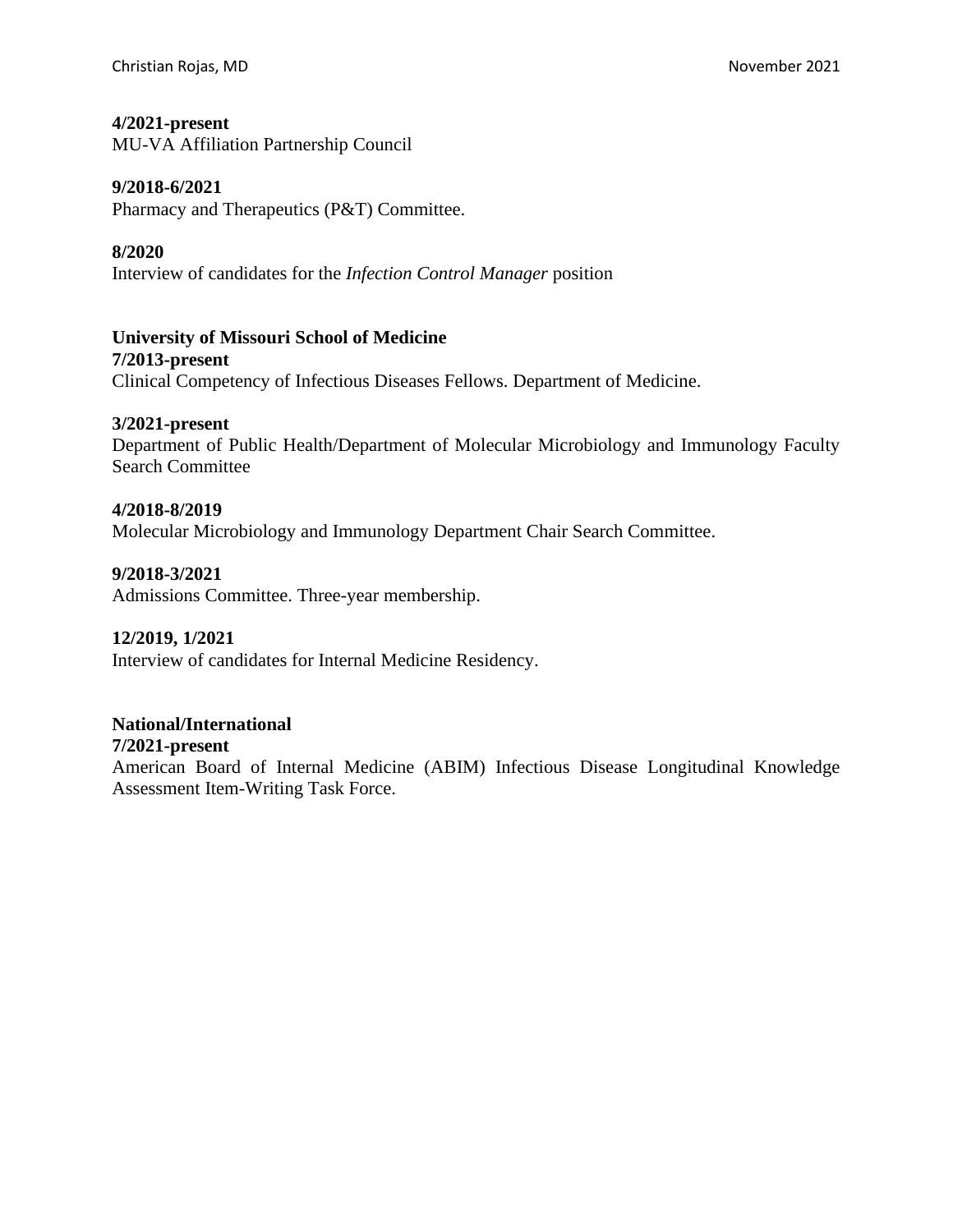## **Scholarly Activities**

### **Clinical trials**

### **Inactive**

- **Co-investigator.** A Phase 2a, Randomized, Double-blind, Placebo-Controlled Study to Evaluate the Efficacy, Safety and Pharmacokinetics of Orally Administered ALS-008176 in Adults Hospitalized with a Respiratory Syncytial Virus-Related Illness. Alios BioPharma, Inc. University of Missouri Clinical Research Center. 2016.
- **Principal Investigator**. An International Multicenter, Adaptive, Randomized Double-Blind, Placebo-Controlled Trial of the Safety, Tolerability and Efficacy of Anti-Coronavirus Hyperimmune Intravenous Immunoglobulin for the Treatment of Adult Hospitalized Patients at Onset of Clinical Progression of COVID-19. Funded by the National Institute of Allergy and Infectious Diseases (NIAID), National Institute of Health (NIH) and carried out by the International Network for Strategic Initiatives in Global HIV Trials (INSIGHT). University of Missouri Clinical Research Center. 2020- 2021.

## **Publications**

### **Peer-reviewed Publications with PMID**

1. **Rojas-Moreno CA**, Spiegel D, Yalamanchili V, Kuo E, Quinones H, Sreeramoju PV, Luby JP. Catheter-related Bloodstream Infections in Patients on Emergent Hemodialysis. *Infect Control Hosp Epidemiol*. 2016 Mar;37(3):301-5. https://doi.org/10.1017/ice.2015.293. Epub 2015 Nov 26. PMID: 26607662.

2. Regunath H, Chinnakotla B, **Rojas-Moreno C**, Salzer W, Hughes NJ, Sangha H. A Case of Fatal Serotonin Syndrome-Like Human Rabies Caused by Tricolored Bat-Associated Rabies Virus. *Am J Trop Med Hyg*. 2016 Jun 1;94(6):1376-9. https://doi.org/10.4269/ajtmh.15-0852. Epub 2016 Mar 21. PMID: 27001756.

3. **Rojas-Moreno, C**. Pyonephrosis and pyocystis. *IDCases*. 2016 Nov 3;6:104-105. https://doi.org/10.1016/j.idcr.2016.10.005. PMID: 27882302.

4. Regunath H, **Rojas-Moreno C**, Olano JP, Hammer RD, Salzer W. Early Diagnosis of *Ehrlichia ewingii* Infection in a Lung Transplant Recipient by Peripheral Blood Smear. *Transpl Infect Dis*. 2017;19:e12652. Epub 2016 Dec 30. https://doi.org/10.1111/tid.12652. PMID: 28036138.

5. **Rojas Moreno C**. Toxoplasmic Encephalitis on Positron Emission Tomography. *IDCases*. 2017 Feb 7;8:1-2. https://doi.org/10.1016/j.idcr.2017.01.004. PMID: 28239555.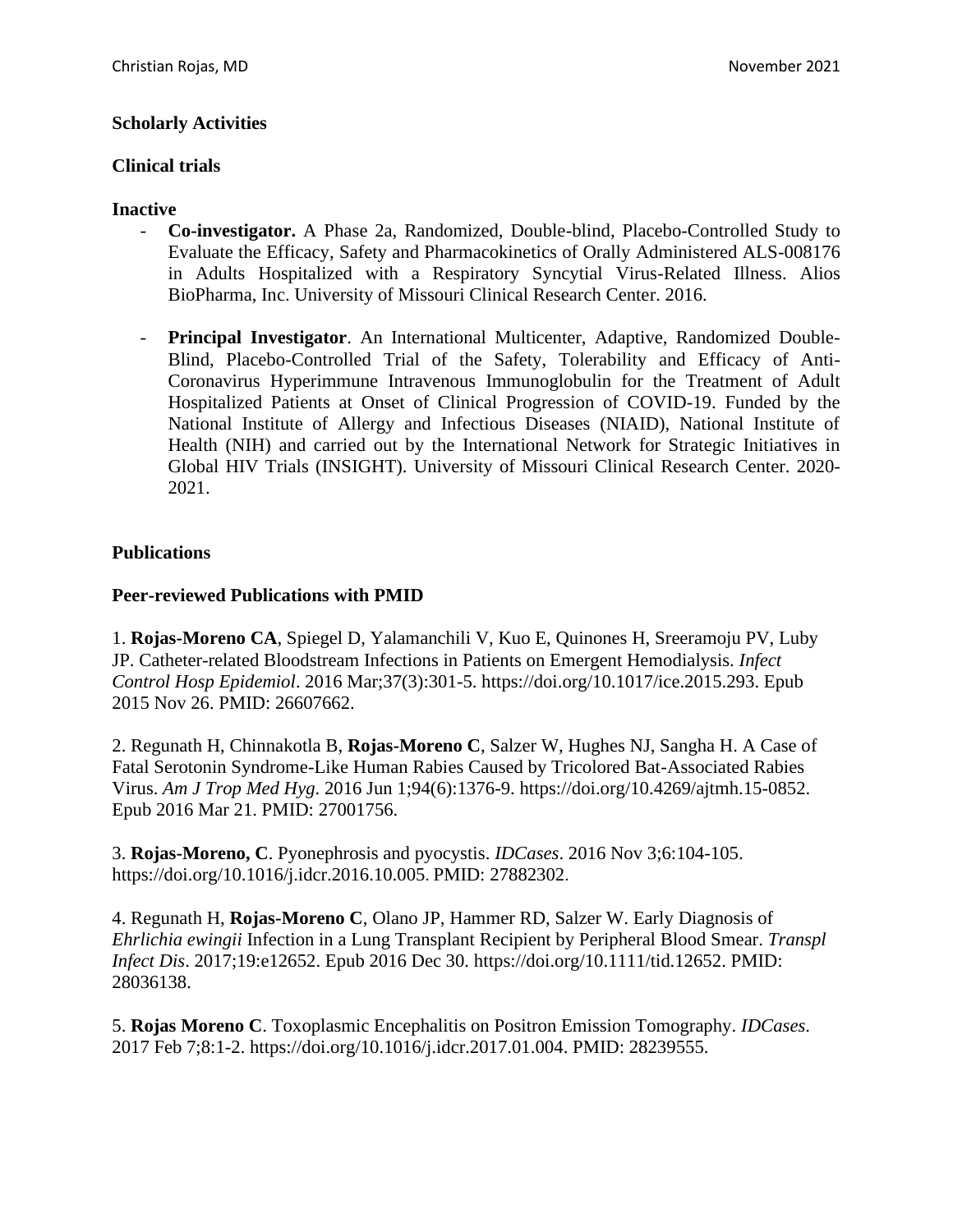6. Johnson M, **Rojas-Moreno C,** Salzer W, Regunath H. Disseminated histoplasmosis in a patient with common variable immunodeficiency: A coincidence or the result of T cell defects? *IDCases*. 2017 Oct 18;10:105-107. https://doi.org/10.1016/j.idcr.2017.10.004. PMID: 29085780.

7. Nolan N, Halai UA, Regunath H, Smith L, **Rojas-Moreno C**, Salzer W. Primary Cytomegalovirus Infection in Immunocompetent Adults in the United States – A Case Series. *IDCases*. 2017 Nov 10;10:123-126. https://doi.org/10.1016/j.idcr.2017.10.008. PMID: 29159070.

8. **Rojas-Moreno C**, Bhartee H, Vasudevan A, Adiga R, Salzer W. Tetracyclines for Treatment of Tularemia: A Case Series. *Open Forum Infectious Diseases*. Volume 5, Issue 9, 1 September 2018, ofy176. https://doi.org/10.1093/ofid/ofy176. PMID: 30191155.

9. Heck A, Nolan N, **Rojas-Moreno C**. Crowned Dens Syndrome: Calcium Pyrophosphate Deposition Disease Masquerading as Osteomyelitis. *J Rheumatol* 2018 Oct;45(10):1422-1423. https://doi.org/10.3899/jrheum.170921. PMID: 30275340.

10. Vasudevan A, **Rojas-Moreno C**, Tarun T. Acute Retinal Necrosis Secondary to Varicella Zoster Virus. *IDCases*. 18 (2019) e00585. https://doi.org/10.1016/j.idcr.2019.e00585. PMID: 31338301.

11. Chela H, Vasudevan A, **Rojas-Moreno C**, Naqvi S. Approach to Positive Blood Cultures in the Hospitalized Patient: A Review. *[Mo Med](https://www.ncbi.nlm.nih.gov/pmc/articles/PMC6699810/)*. 2019 July/August; 116(4): 313–317. PMID: 31527981.

12. Turabelidze G, Vasudevan A, **Rojas-Moreno C**, Montgomery S, Baker M, Pratt D, Enyeart S. Autochthonous Chagas Disease – Missouri, 2018. *MMWR Morb Mortal Wkly Rep*. 2020 Feb 21;69(7):193-195. doi: 10.15585/mmwr.mm6907a4. PMID: 32078594.

13. Meyer A, Regunath H, **Rojas-Moreno C**, Salzer W, Christensen G. Imported Infections in Rural Mid-West United States – A Report from a Tertiary Care Center. *[Mo Med](https://www.ncbi.nlm.nih.gov/pmc/articles/PMC6699810/)*. 2020 March/April; 117(2): 89-94.

14. Dandachi D, Reece R, Wang E, Nelson T, **Rojas-Moreno C**, Shoemaker DM. Treating COVID-19 in Rural America. J Rural Health. 2020; doi: 10.1111/jrh.12457. PMID: 32362035.

15. Shyu D, Dorroh J, Holtmeyer C, Ritter D, Upendran A, Kannan R, Dandachi D, **Rojas-Moreno C**, Whitt S, Regunath H. Laboratory Tests for COVID-19: A Review of Peer-reviewed Publications and Implications for Clinical Use. *[Mo Med](https://www.ncbi.nlm.nih.gov/pmc/articles/PMC6699810/)*. 2020 May/June; 117(3): 184-195.

16. Shah P, **Rojas-Moreno C**, Alexander J, Vasudevan A, Nguyen V. *Rhodococcus equi*: Another Great Masquerader. *IDCases* (2021) e01144. doi: https://doi.org/10.1016/j.idcr.2021.e01144.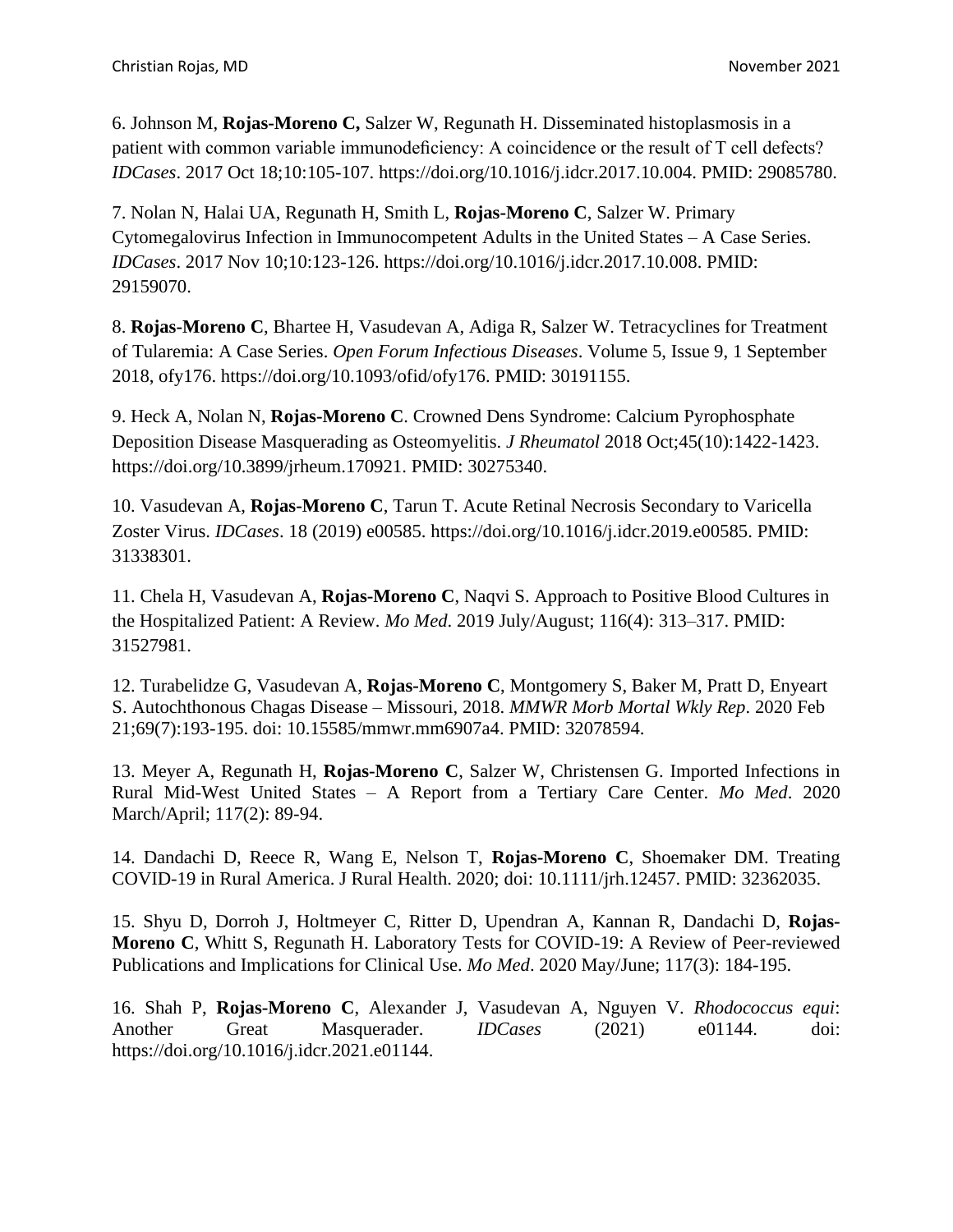## **Invited article**

**1. Rojas-Moreno C**. Systematic Whole Body <sup>18</sup>F-FDG PET/CT in Infective Endocarditis: Are We There Yet? *Clin Infect Dis*. 2020 Jun 1:ciaa665. doi: 10.1093/cid/ciaa665.

### **Publications without PMID**

1. **Rojas C**. Case of the month: *Plasmodium vivax* Malaria. Missouri Hospitalist. October 2009. Issue 22.

2. **Rojas C**, Ariyamuthu V, Rajpurohit N. Case of the month: CMV colitis. Missouri Hospitalist. March 2010. Issue 27.

3. **Rojas-Moreno C**. 10 things to know about influenza. Missouri Hospitalist. January-March 2014. Issue 50.

4. Kelly M, **Rojas-Moreno C**. Image of the Month. Journal of Academic Hospital Medicine 2015, Volume 7, Issue 2 (April-June 2015). Note: This was a case of colonic pseudo-obstruction.

5. **Rojas-Moreno C**. Antibiotic De-escalation in Culture-negative Healthcare-associated Pneumonia. Journal of Academic Hospital Medicine. Volume 7, Issue 2 (April-June 2015).

6. Stout J, Hayes D, **Rojas-Moreno C**, Clary K, See WM. Rheumatoid Pleural Effusions and Trapped Lung: An Uncommon Complication of Rheumatoid Arthritis. Journal of Academic Hospital Medicine 2015, Volume 7, Issue 2 (April-June 2015).

7. Grumke A, **Rojas-Moreno C**. Widespread Rash in an Immunocompromised 31-year-old Female: Case Report and Literature Search (VZV). Journal of Academic Hospital Medicine 2015, Volume 7, Issue 2 (April-June 2015).

8. **Rojas-Moreno C**, Regunath H. Procalcitonin in sepsis. Journal of Academic Hospital Medicine 2015, Volume 8, Issue 1 (January-March 2016).

9. Andrea L, **Rojas-Moreno C**. Image of the Month. Journal of Academic Hospital Medicine 2016, Volume 8, Issue 2 (April-June 2016). Note: This was a case of acute pancreatitis due to hypertriglyceridemia.

10. Shah P, **Rojas-Moreno C**. Image of the Month: A Pregnant Woman with Abnormal Chest Radiograph. Journal of Academic Hospital Medicine 2016, Volume 8, Issue 3 (July-September 2016). Note: This was a case of lung abscess.

11. Rader R, Breazile B, Vyas K, **Rojas-Moreno C**. Rash in a Returning Traveler. Journal of Academic Hospital Medicine 2016, Volume 8, Issue 4 (October-December 2016). Note: This was the first case of Zika virus infection diagnosed in Columbia, MO.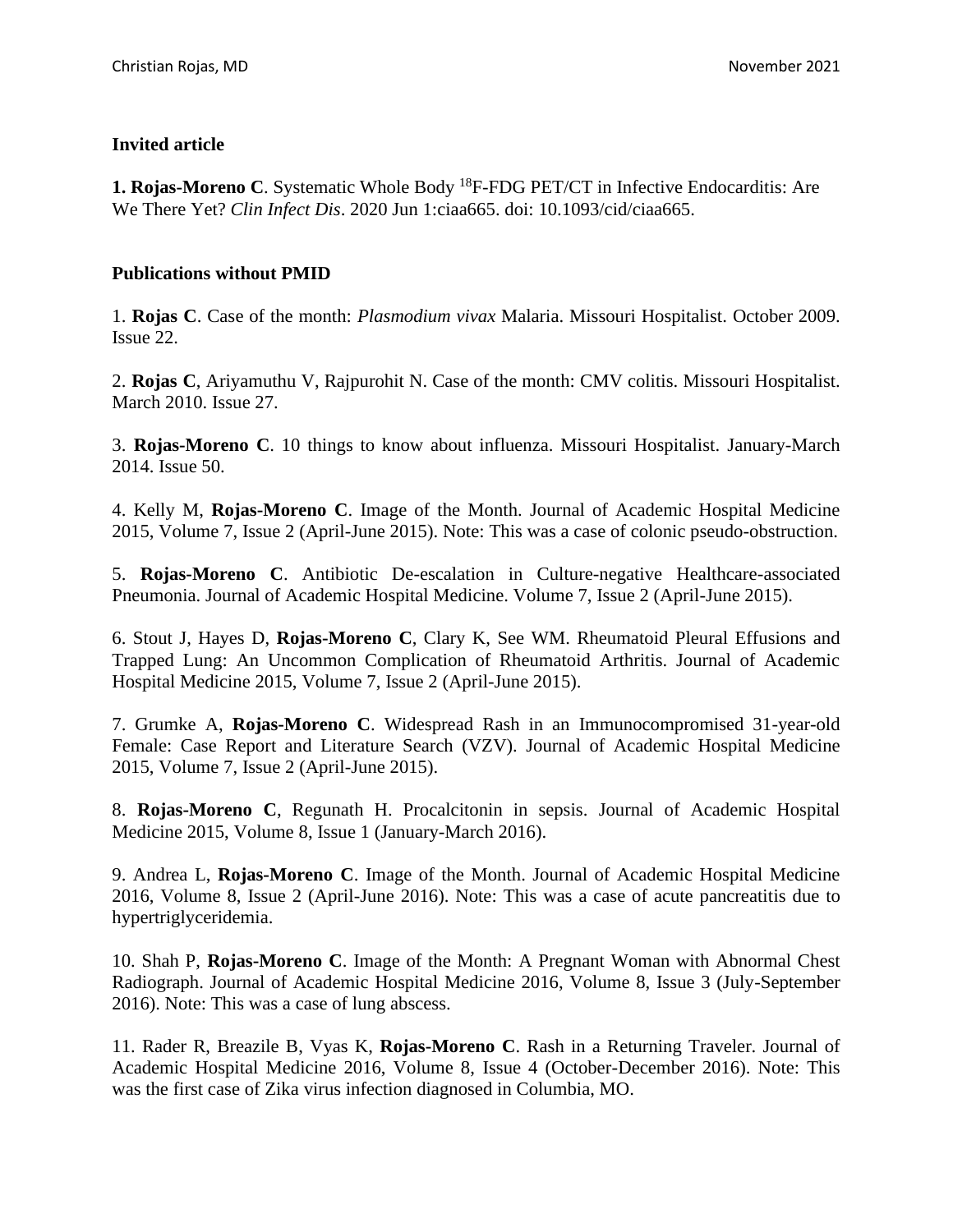12. **Rojas Moreno C**. ID corner – Diagnosis of Latent Tuberculosis. American Journal of Hospital Medicine 2017, Volume 1 Issue 1 (January-March 2017).

13. **Rojas Moreno C**. ID corner. American Journal of Hospital Medicine 2017, Volume 1 Issue 2 (April-June 2017). Note: This was a clinical vignette in a MCQ format about diagnosing meningitis associated with a ventriculoperitoneal shunt.

14. **Rojas Moreno C**. ID corner. Methicillin-sensitive *Staphylococcus aureus* (MSSA) Bacteremia Pearls. American Journal of Hospital Medicine 2017, Volume 1 Issue 3 (July-September 2017). https://doi.org/10.24150/ajhm/2017.026

15. **Rojas Moreno C**. ID corner. Infectious Diarrhea Guideline Update. American Journal of Hospital Medicine 2017, Volume 1 Issue 4 (October-December 2017). https://doi.org/10.24150/ajhm/2017.031

16. **Rojas Moreno C**. ID corner. Influenza Update. American Journal of Hospital Medicine 2018, Volume 2 Issue 1 (January-March 2018). https://doi.org/10.24150/ajhm/2018.006

17. Chen L, Regunath H, **Rojas-Moreno C**, Salzer W. Zika Virus: A Concise Review. Infectious Disease Special Edition. Spring 2018; Volume 23: 63-68. Available at: https://www.idse.net/download/063IDSE0318\_WM.pdf

18. **Rojas Moreno C**. ID corner. New *Clostridium difficile* Infection Guidelines. Pearls for the Hospitalist. American Journal of Hospital Medicine 2018, Volume 2 Issue 2 (April-June 2018). https://doi.org/10.24150/ajhm/2018.013

19. Bredehoeft C, Rist R, **Rojas-Moreno C**. Images in Hospital Medicine. Green Urine from Propofol. American Journal of Hospital Medicine 2018, Volume 2 Issue 4 (October-December 2018). https://doi.org/10.24150/ajhm/2018.024

20. **Rojas-Moreno C**. ID corner. Duration of Antibiotic Therapy. American Journal of Hospital Medicine 2018, Volume 2 Issue 4 (October-December 2018). https://doi.org/10.24150/ajhm/2018.026

21. **Rojas-Moreno C.** ID corner. Fluoroquinolones: More and More Warnings. American Journal of Hospital Medicine 2019, Volume 3 Issue 1 (January-March 2019). https://doi.org/10.24150/ajhm/2019.004

22. **Rojas-Moreno C**. ID corner. Importance of HIV screening. American Journal of Hospital Medicine 2019, Volume 3 Issue 2 (April-June 2019). https://doi.org/10.24150/ajhm/2019.007

23. **Rojas-Moreno C**. ID corner. Bone Cultures. American Journal of Hospital Medicine 2019, Volume 3 Issue 3 (July-September 2019). https://doi.org/10.24150/ajhm/2019.012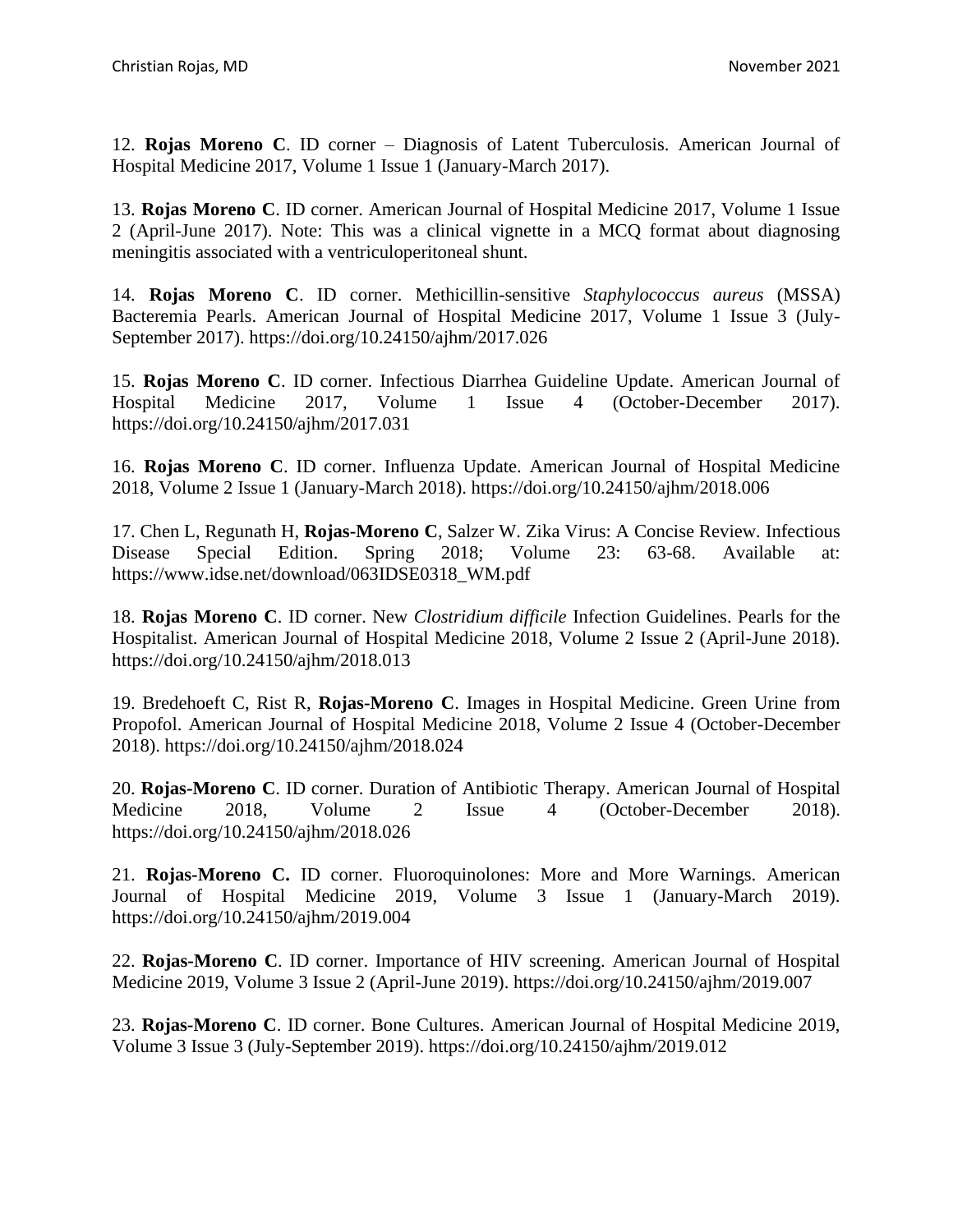24. **Rojas-Moreno C**. ID corner. Oral versus Intravenous Antimicrobials for Serious Infections. American Journal of Hospital Medicine 2020, Volume 4 Issue 3 (July-September 2020). https://doi.org/10.24150/ajhm/2020.018

25. Assefa M, Nada A, Bran A, **Rojas-Moreno C**. Disseminated Cysticercosis. American Journal of Hospital Medicine 2021, Volume 5 Issue 2 (April-June 2021). https://doi.org/10.24150/ajhm/2021.005

### **Abstracts/Posters**

**1. Rojas C**, Zerrer L. Pneumococcal vaccination rate in adults younger than 65 years of age at high risk for invasive pneumococcal disease. The importance of clinical reminders. Poster at: ACP Missouri Chapter Scientific Meeting. Osage Beach, MO. September, 2009. **Winner in the Patient Safety and Quality Improvement category**. And also presented at: ACP Internal Medicine Meeting 2010. Toronto, Canada. April, 2010.

**2. Rojas-Moreno C**, Hwang C, Grant L, De Marco B, Wada S. Herpes simplex virus causing fulminant hepatic failure in a pregnant female: the importance of early diagnosis and treatment including liver transplantation. Oral presentation at: 25th Anniversary Annual Scientific Meeting of the Texas Transplantation Society. July, 2012. **Awarded a Travel Grant**.

**3. Rojas-Moreno C**, Yalamanchili V, Quinones H, Luby J. Does colonization of the catheter heparin lock solution predict future catheter-related blood stream infections (CRBSI) in undocumented hemodialysis patients? Poster at: National Kidney Foundation 2013 Spring Clinical Meetings. Orlando, Florida. April, 2013.

4. Butkievich L, Collins B, Herendeen M, **Rojas-Moreno C**, Day T, Schelp G, Staab S. Medication cost transparency. Poster at: University of Missouri Health Care Innovation and Improvement Sharing Days. Columbia, Missouri. April, 2015.

5. Alexander J, Nelson T, **Rojas-Moreno C**. A query of a fever. Poster at: ACP Missouri Chapter Scientific Meeting. Osage Beach, MO. September, 2015.

6. Tarun T, Vasudevan A, Abdul-Kafi O, **Rojas-Moreno C**. Acute retinal necrosis secondary to Varicella Zoster Virus, time is vision!!! Poster at: ACP Missouri Chapter Scientific Meeting. Osage Beach, MO. September, 2015.

7. Chinnakotla B, Regunath H, Sangha H, Salzer W, **Rojas-Moreno C**. Rabies encephalitis masquerading as a serotonin syndrome. Poster at: IDWeek 2015. San Diego, California. October, 2015. Poster published in *Open Forum Infectious Diseases*, Volume 2, Issue suppl\_1, 1 December 2015, 977, [https://doi.org/10.1093/ofid/ofv133.691.](https://doi.org/10.1093/ofid/ofv133.691)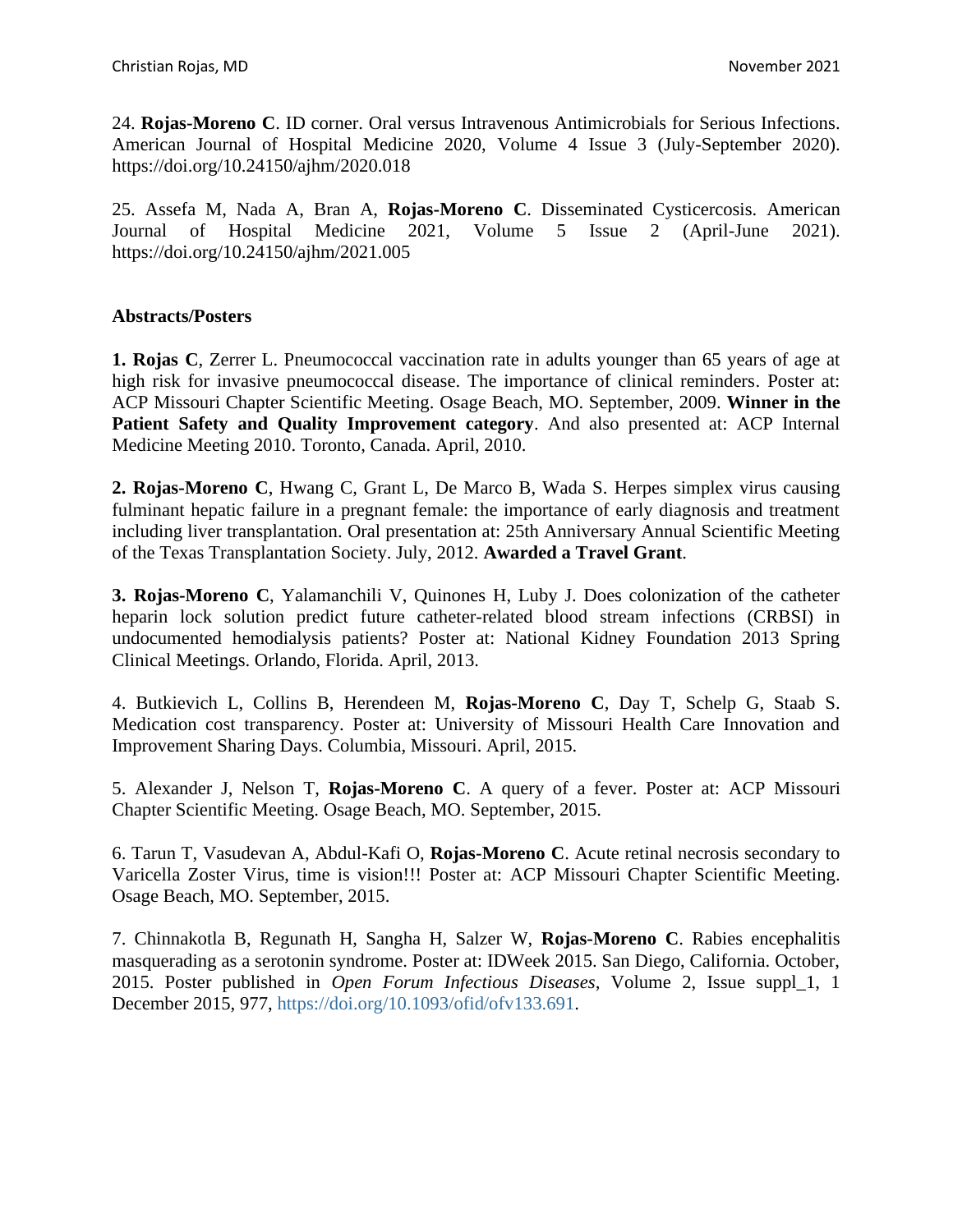8. Nolan N, Umme-Aiman H, Regunath H, Smith LP, **Rojas-Moreno C**, Salzer W. Primary CMV infection as a cause of FUO in immunocompetent adults – a retrospective chart review from a tertiary care center. Poster at: ACP Missouri Chapter Scientific Meeting. Osage Beach, MO. September, 2016. **Third place in the Resident Research category**.

9. Morrow R, Shuler J, **Rojas-Moreno C**. Rapid Sodium Correction Can Lead to Tears. Poster at: ACP Missouri Chapter Scientific Meeting. Osage Beach, MO. September, 2016. **Winner in the Student Clinical Vignette category**. Also presented to ACP Internal Medicine Meeting 2017. San Diego, CA. March, 2017.

10. Yarlagadda B, Pineda A, Paleti S, **Rojas-Moreno C**. An infectious cause of liver dysfunction and rhabdomyolysis. Poster at: ACG 2016 Annual Scientific Meeting and Postgraduate Course. Las Vegas, NV. October, 2016.

**11. Rojas Moreno C**, Lee F. An unusual cause of olecranon bursitis. ePoster at: ACP Internal Medicine Meeting 2017. San Diego, CA. March, 2017. **Selected among the 50 winners of the Early Career Physician E-Poster Competition**.

12. Heck A, Nolan N, **Rojas C**. The Crowned Dens Syndrome: A Rare Presentation of CPPD. Poster at: Hospital Medicine 2017. Las Vegas, NV. May, 2017. **Selected as a finalist**.

13. Romig R, Lammert J, Vasudevan A, **Rojas-Moreno C**. Atypical Presentation of EBV Mononucleosis. Poster at: ACP Missouri Chapter Scientific Meeting. Osage Beach, MO. September, 2017.

14. Carpenter A, **Rojas-Moreno C**. Treatment Challenges of Penicillin and Cefotaxime Resistant Pneumococcal Meningitis. Poster at: ACP Missouri Chapter Scientific Meeting. Osage Beach, MO. September, 2017.

15. Nolan N, Beck P, Chen L, Regunath H, **Rojas-Moreno C**. Descriptive Analysis of Infectious Diseases Consultations in an Academic Medical Center. Poster at: ACP Missouri Chapter Scientific Meeting. Osage Beach, MO. September, 2018.

16. Jegede O, Vasudevan A, Chela H, **Rojas-Moreno C**. Kaposi's Sarcoma Presenting as a Cervical Adenopathy. Poster at: ACP Missouri Chapter Scientific Meeting. Osage Beach, MO. September, 2018.

17. Meyer A, Christensen G, **Rojas-Moreno C**, Salzer W, Regunath H. Imported Infectious Diseases in the Midwestern United States: A Case Series from the University of Missouri Hospital and Clinics from 2001-2018. Poster presented at: NIAID – IDSA Research Careers Meeting 2019, Bethesda, MD. May, 2019.

18. Sazdar S, Meyer A, Braudis K, Regunath H, **Rojas-Moreno C**. Penile Mucormycosis in a Patient with Acute Myelogenous Leukemia. Poster at: ACP Missouri Chapter Scientific Meeting. Osage Beach, MO. September, 2019.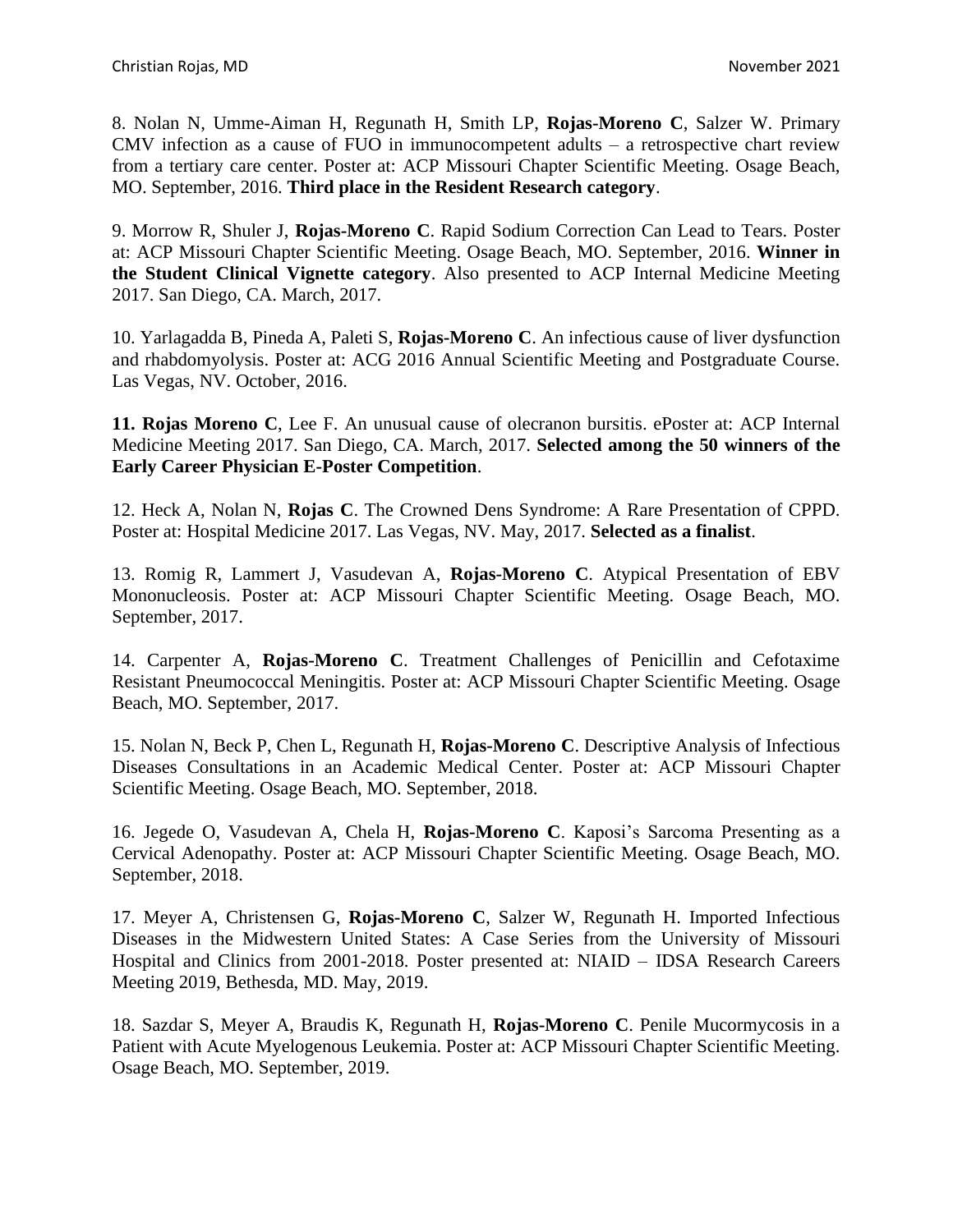19. Assefa M, Bran A, **Rojas-Moreno C**. A 49-year-old with Bran and Muscle Lesions. Poster at: University of Missouri School of Medicine Health Sciences Research Day. Columbia, MO. November, 2020.

20. Patel P, Dyer J, Nelson T, **Rojas-Moreno C**, Zaesim A. Autochthonous Leprosy in Missouri. Poster at: IDWeek 2021. Virtual Conference. October, 2021.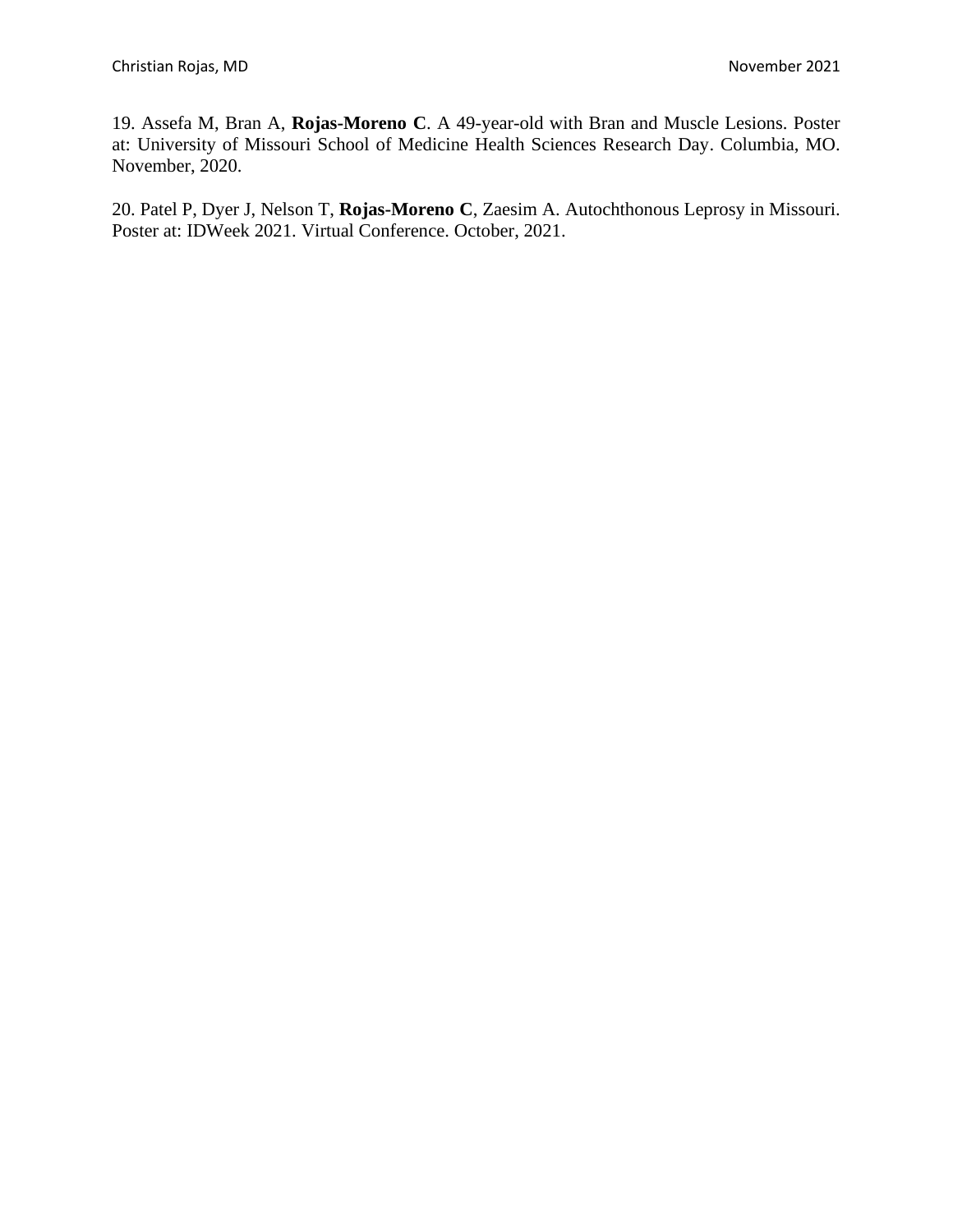## **Book Chapters**

1. **Rojas-Moreno C**, Salzer W. Recent foodborne infectious diseases outbreaks in the United States. In: Food Microbiology: In Human Health and Disease. Edited by Nancy Khardori. CRC Press 2015; 11-37.

2. Rojas-Moreno C. Brain abscess. In: Decision Support in Medicine. Hospital Medicine - 2<sup>nd</sup> edition. 2017. The original source for this chapter was Jennifer Simpson. The chapter was revised for this program by Christian Rojas-Moreno. www.decisionsupportinmedicine.com

3. **Rojas-Moreno C**. *Clostridium difficile* infection. In: Decision Support in Medicine. Hospital Medicine -  $2<sup>nd</sup>$  edition. 2017. The original source for this chapter was Manisha Israni. The chapter was revised for this program by Christian Rojas-Moreno. www.decisionsupportinmedicine.com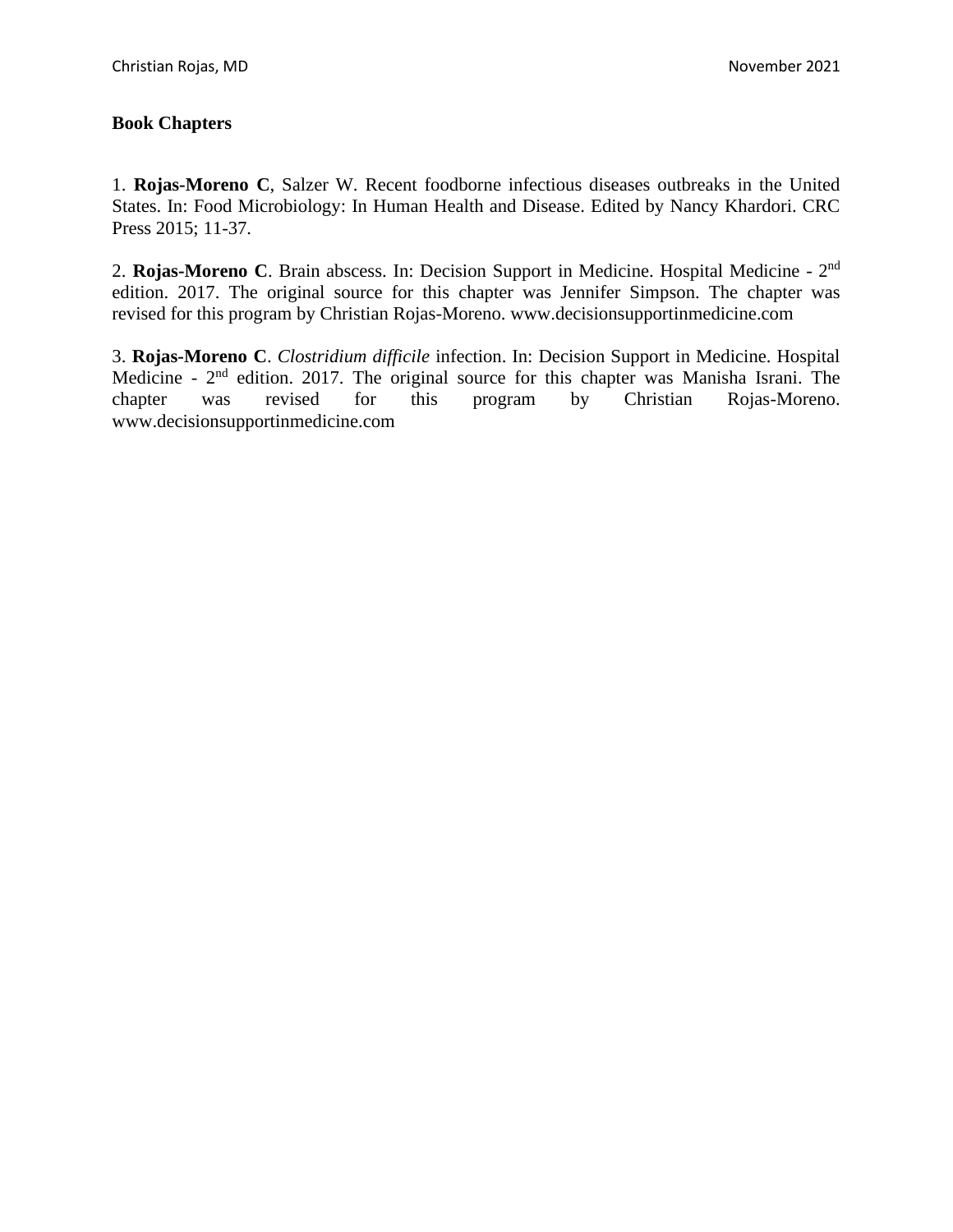## **Teaching**

## **A. Presentations/lectures (not including lectures to residents and fellows)**

### **1. Invited Lectures**

Bacterial meningitis. Presented to the Show-me Central chapter of the Association of Infection Control Professionals (APIC). Columbia, MO. May, 2015.

Guidelines for the Diagnosis and Treatment of Community-acquired Pneumonia (CAP). Presented to Boone Hospital Center providers. Columbia, MO. February, 2020.

COVID-19. Presentation with Q&A for Department of Neurology at MU School of Medicine. March, 2020.

COVID-19 Response in Boone County Webinar. Boone County Medical Society. March 24, 2020.

COVID-19 Response in Boone County Webinar. Boone County Medical Society. March 31, 2020.

## **2. Grand Rounds**

1. Oral abstract presentation. Pneumococcal vaccination rate in adults younger than 65 years of age at high risk for invasive pneumococcal disease. The importance of clinical reminders. University of Missouri School of Medicine, Department of Medicine, Columbia, MO. September, 2009.

2. West Nile Virus: An update for clinicians. University of Missouri School of Medicine, Department of Medicine, Columbia, MO. July, 2013.

3. Updates in the Management of *Staphylococcus aureus* Bacteremia. University of Missouri School of Medicine, Department of Medicine, Columbia, MO. November, 2016.

4. Hot Topics in Antimicrobial Stewardship. University of Missouri School of Medicine, Department of Medicine, Columbia, MO. June, 2019.

5. Management of *Staphylococcus aureus* Bacteremia. University of Missouri School of Medicine, Department of Medicine, Division of Hospital Medicine, Columbia, MO. June, 2019.

6. COVID-19: Clinical Manifestations, Diagnosis and Treatment. University of Missouri School of Medicine, Department of Medicine, Columbia, MO. March, 2020.

7. COVID-19: Clinical Manifestations, Diagnosis and Treatment. Q&A Session. University of Missouri School of Medicine, Department of Medicine, Columbia, MO. March, 2020.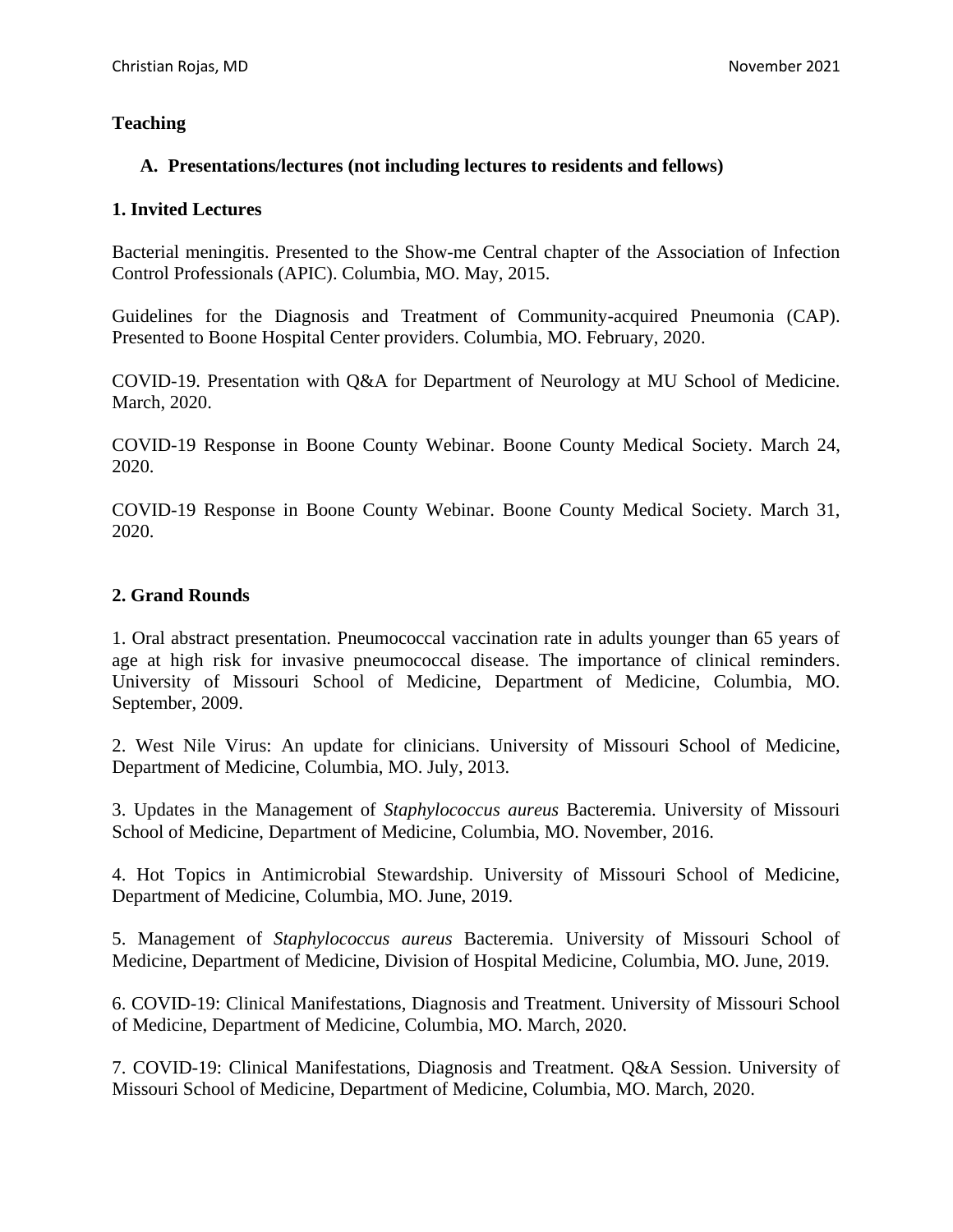### **3. Infectious Diseases Fellowship Program 07/2013-present**

Presenter. Core Curriculum, Didactic (Travel and Tropical Medicine), Journal Club, Case Conference, Board review.

#### **4. Internal Medicine Residency Program 07/2013-present** Presenter. Noon Conference – Infectious Diseases topics

**5. M3 Medicine Clerkship 05/2016-present** *Lecture: Antimicrobial management and antimicrobial stewardship*

### **6. M2 Patient-based Learning (PBL) 01/2016-present** *Lecture: Infection Control*

**03/2019-present** *PBL block 8 lectures*

# **7. M1 Patient-based Learning (PBL) 05/2019**

*Lecture: ID review*

## **B. Other Academic Activities**

### **07/2013-present**

M1, M3 preceptor - Infectious Diseases Clinic

### **07/2013-present**

M3 preceptor - Medicine clerkship (Hospital Medicine)

### **07/2013-present**

M4 preceptor - Infectious Diseases elective rotation

### **05/2014-present**

M2 preceptor for their Summer Externship in Infectious Diseases and Hospital Medicine

### **08/2016-present**

M2 facilitator - Introduction to Patient Care Block 5 (IPC 5). This block focuses heavily on the basic principles of diagnostic testing and radiographic imaging associated with common chief concerns. Students learn about basic evaluation strategies for common chief concerns and the associated imaging strategies. There is a different focus each week: Bone, GI, Neuro, Pulmonary, etc. The block focuses on ECG interpretation for two weeks as well.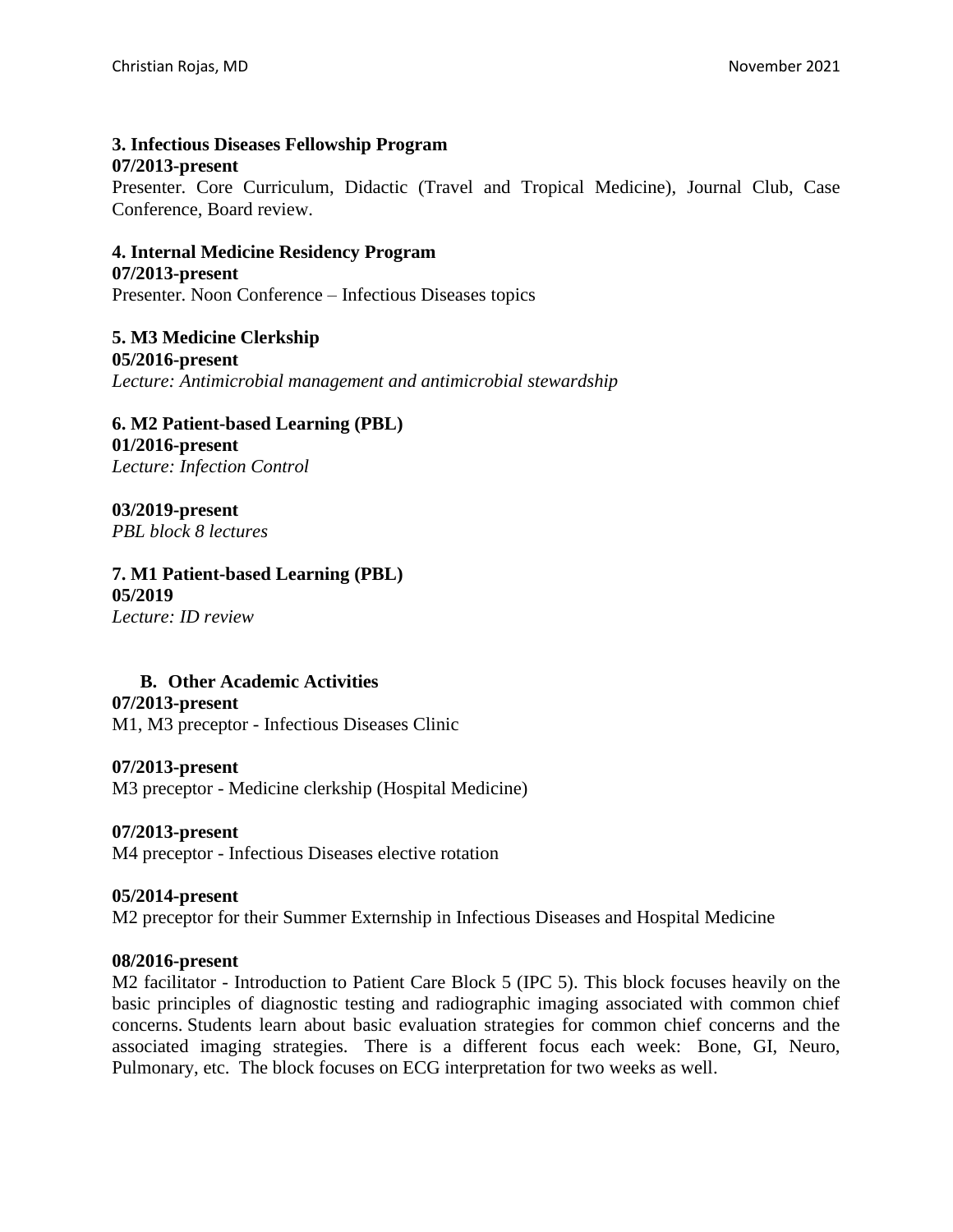# **1/2020-present**

M4 Infectious Diseases Elective - Course Faculty Leader

# **8/2021-present**

M4 clinical advisor – Eric Hilker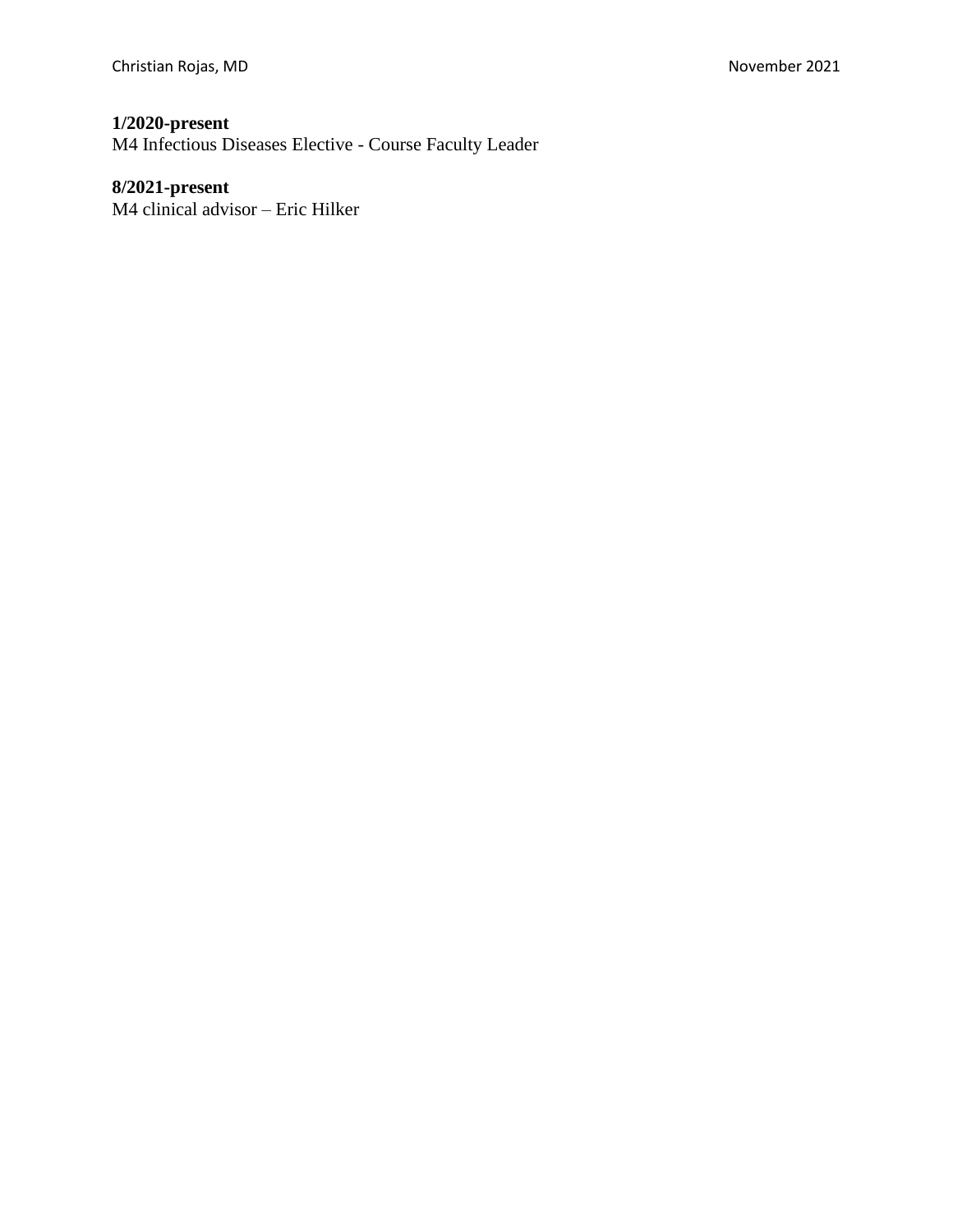### **Past academic activities**

November 13, 2014 Poster Judge. At the University of Missouri School of Medicine Health Sciences Research Day

02/2015-07/2017

Infectious Disease Clinical Cases for Medicine Residents

Series of 15-minute sessions once to twice a month with Medicine Residents based on clinical cases followed by questions with multiple-choice answers. They were interactive sessions using the audience response system Turning Point® alternating with open discussions about cases.

May 5, 2017 and June 2, 2017

Facilitator. Clinical Implications of Basic Research. Internal Medicine Residency. Noon Conference presented by residents. A paper from the NEJM Clinical Implications of Basic Research is chosen by the resident, who reviews the basic science and place the findings in clinical perspective.

April 13, 2017

Legacy Teachers Luncheon with a third year medical student and her legacy teacher. Each year, third-year medical students are invited to participate in the program by reflecting on patients who have had a lasting impact on their ability to provide patient-centered care. Students submit essays, artwork or poetry describing patients who stand out as especially important to their growth as physicians. Participating patients and their families are called Legacy Teachers because they have taught important lessons to a physician-in-training that will last the physician's practice lifetime and positively affect future patients, creating a powerful legacy for generations to come.

February 1 and February 8, 2016; February 6, 2017

Case Facilitator. Interprofessional Curriculum in Quality and Safety. Students from different disciplines (medicine, nursing, respiratory therapy, health administration) explore a case with an adverse event and what went wrong and how things can be improved for the future.

April 22, 2015 and April 18, 2016

Case Evaluator. Patient Centered Care-Objective Structured Clinical Examination for third year medical students (PCC-OSCE). At the Shelden Clinical Simulation Center of the University of Missouri School of Medicine.

10/2009 - 05/2010, 10/2013 – 3/2020 M2 preceptor - Advance Physical Diagnosis

1/2020-4/2020 M2 PBL block 8 planning committee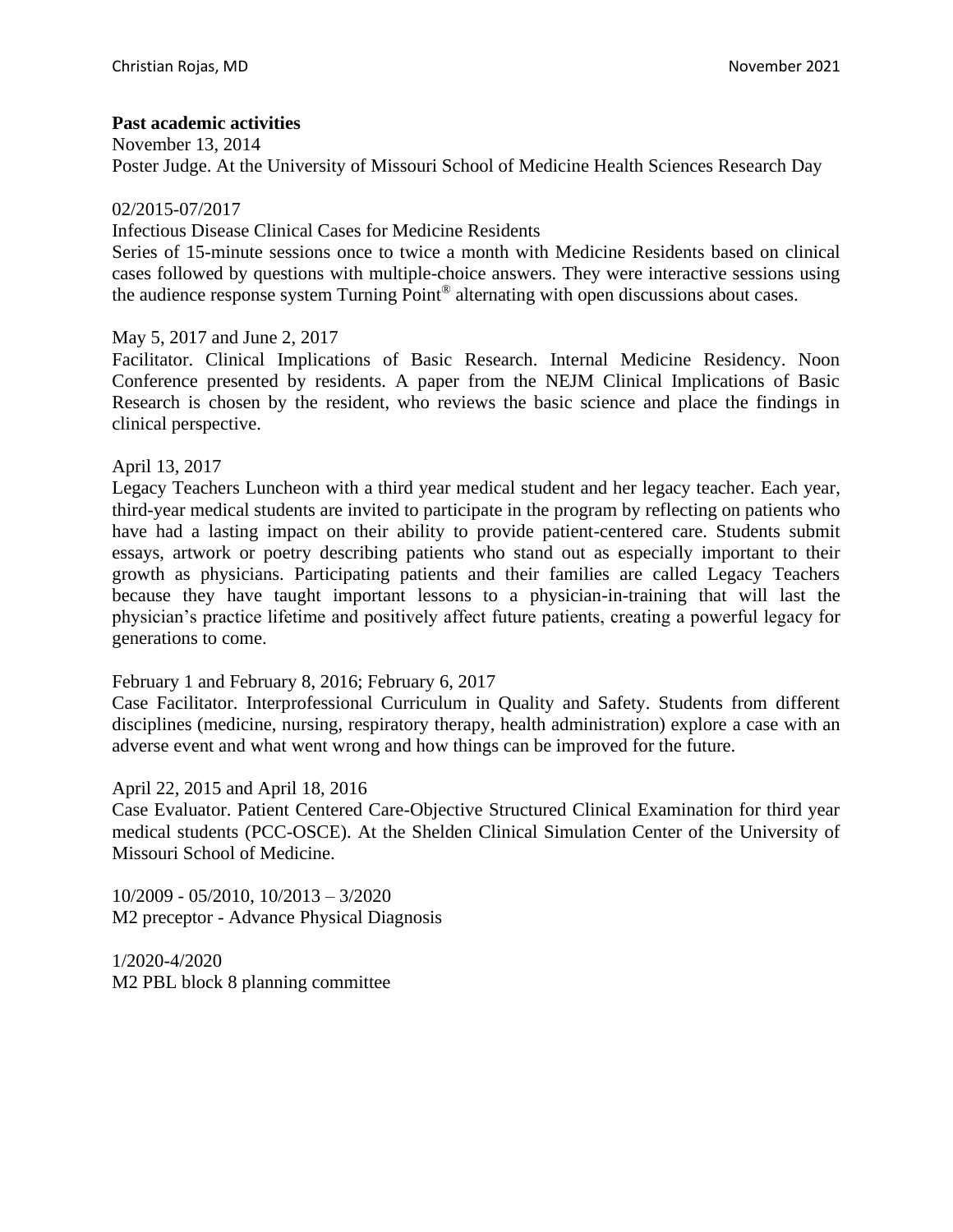### **Editorial and Peer-review Activities**

1/2017-12/2020 Editor-in-Chief. *American Journal of Hospital Medicine* ISSN 2474-7017 (online).

**1/2017-present** Ad hoc reviewer. *IDCases*.

**4/2018-present** Ad hoc reviewer. *Clinical Infectious Diseases*.

**6/2020-present** Ad hoc reviewer. *Open Forum Infectious Diseases*.

### **10/2020-present**

Ad hoc reviewer. *BMC Infectious Diseases*

6/2020

Peer review. University of Missouri School of Medicine – Small Pilot Funding for Research Addressing COVID-19

7/2014-12/2016

Associate editor. *Journal of Academic Hospital Medicine (*now *American Journal of Hospital Medicine)*.

December 2016 Member of the Abstract Review Board for the 2017 ACP National Abstract Competitions.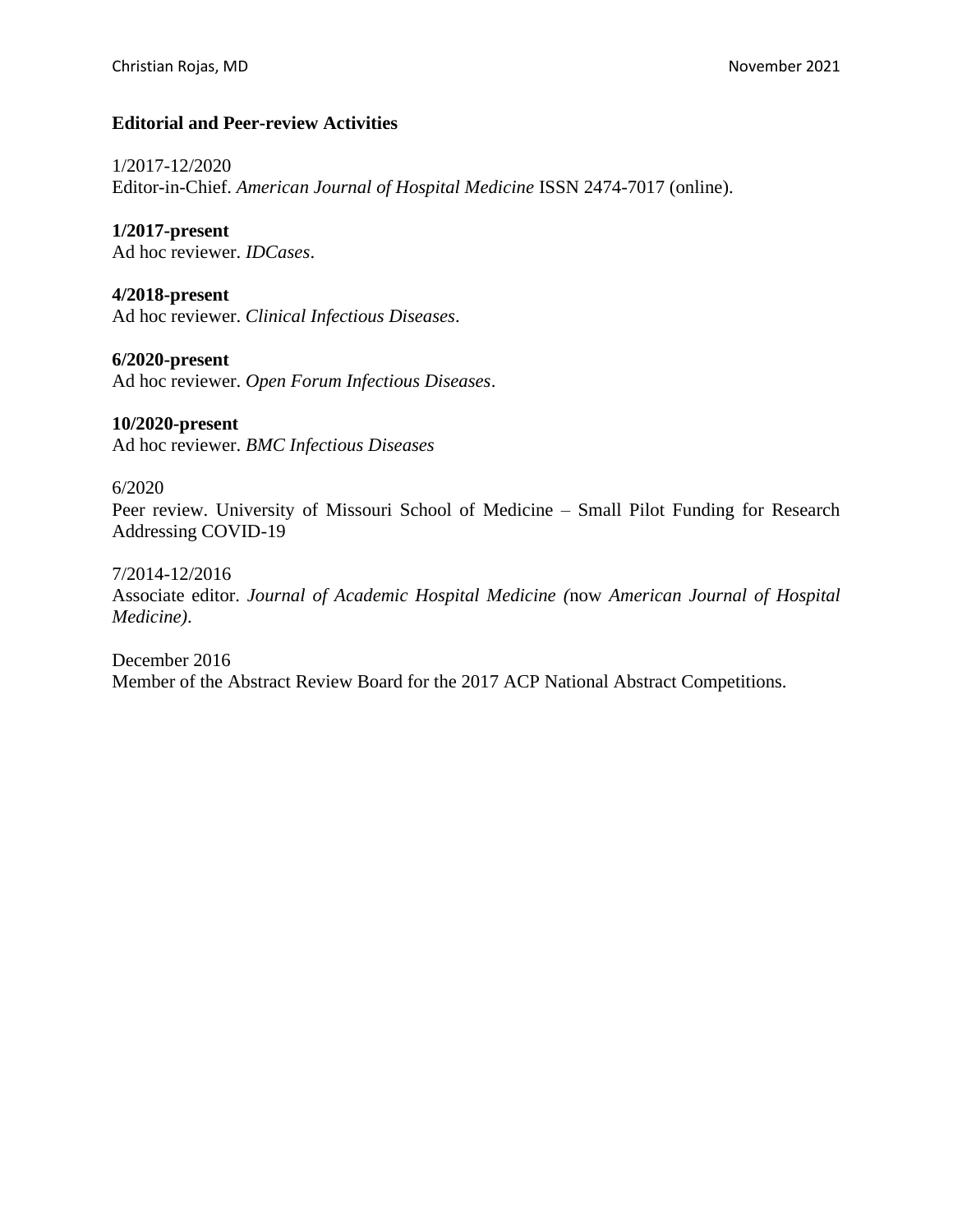### **Infectious Disease Fellows mentored/trained:**

John Cascone, MD (July 2013 -June 2014) Deepa Prabhakar, MD (July 2013 -December 2014) Hariharan Regunath, MD (July 2013 -June 2015) Payal Shah, MD (December 2014 -December 2016) Li-Chien Chen, DO (July 2016-June 2018) Kapil Vyas, DO (July 2016 -June 2018) Archana Vasudevan, MD (July 2017 - June 2019 ) Taylor Nelson, DO (July 2018 -June 2019 ) Sachin Patel, MD (July 2018 -June 2020 ) Phillip Beck, MD (July 2019-June 2021) James Dent, MD (July 2019 -June 2021 ) Paragkumar Patel, MD (December 2020 -present ) Suha Abu Khalaf, MD (July 2021 -present) Peter Nilsson, DO (July 2021 -present) Javier Escovar, MD (July 2021 -present)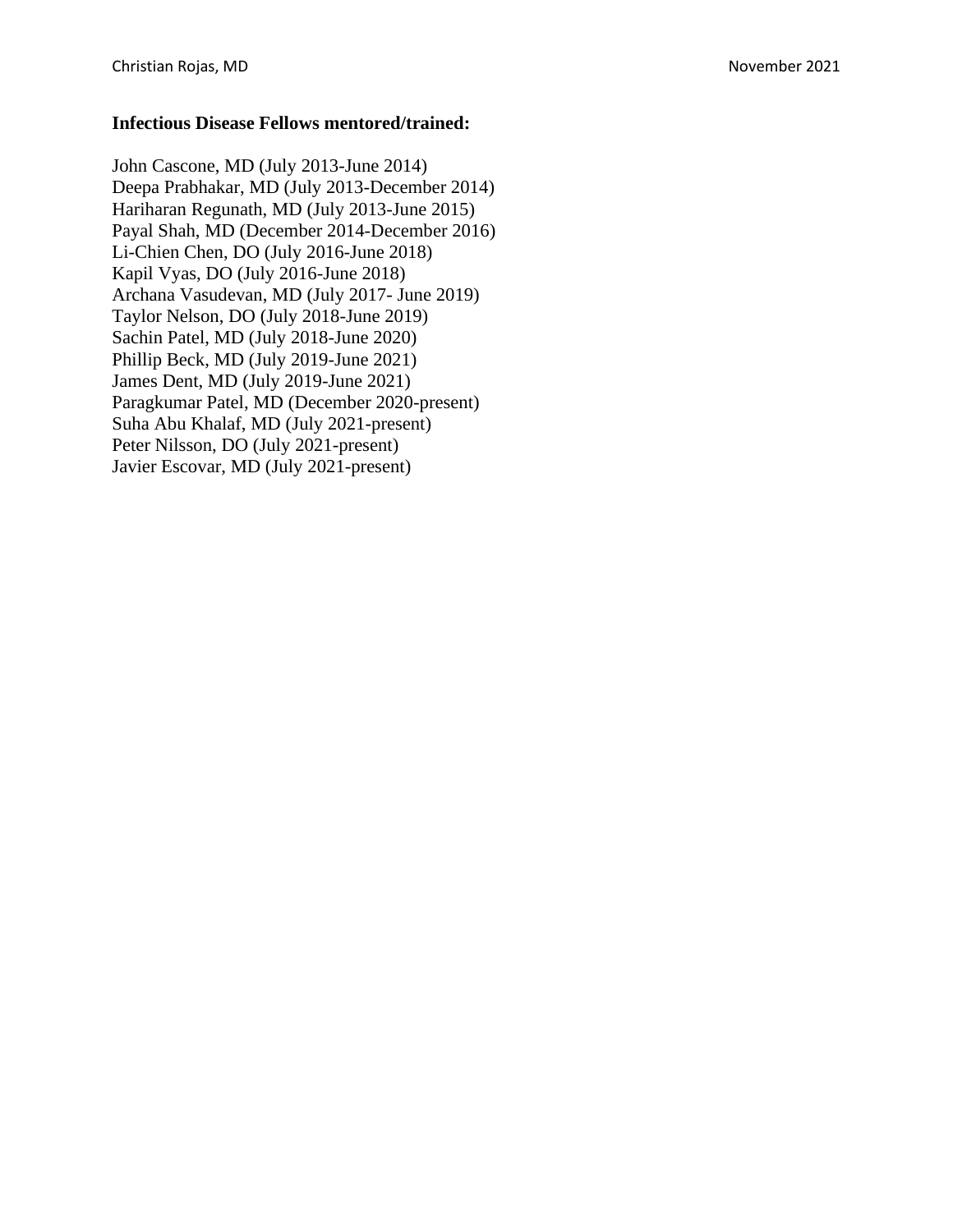### **Media appearances**

3/18/2020. Wake up Columbia with Branden Rathert from The Eagle 93.9 FM. Topic: COVID-19

3/19/2020. The Closers with George Young on KFRU Radio. Topic: COVID-19

7/14/2020. The AM I Awake Morning Show with Matt Pilger on AM 1340 KXEO. Topic: COVID-19

7/27/2020. Contribution to *Bustle* online article: 6 Myths About Coronavirus Herd Immunity, Debunked By Doctors. [https://www.bustle.com/wellness/myths-coronavirus-herd-immunity](https://www.bustle.com/wellness/myths-coronavirus-herd-immunity-debunked-doctors)[debunked-doctors](https://www.bustle.com/wellness/myths-coronavirus-herd-immunity-debunked-doctors)

08/2020 TV interviews for KRCG 13

- [COVID-19 and hair loss](:%20https:/krcgtv.com/news/local/hair-loss-now-considered-long-term-symptom-of-covid-19)
- [COVID-19 vaccines](https://krcgtv.com/news/local/local-health-experts-weigh-in-on-latest-coronavirus-vaccine-trials)

10/2020 Media press conference regarding MU participation in NIH trial

[KY3-TV](https://www.ky3.com/2020/10/19/university-of-missouri-one-of-first-institutions-to-participate-in-a-new-international-covid-19-treatment-trial/) Springfield (reach of 2.1 million)

[KOMU-TV](https://www.komu.com/news/covid19/mu-school-of-medicine-joins-covid-19-clinical-trial/article_49b72f12-1237-11eb-9858-9f5c07b9c633.html) Columbia (reach of 514,000)

[KMIZ-TV](https://abc17news.com/news/coronavirus/2020/10/19/mu-among-first-institutions-to-enroll-patient-in-international-covid-19-clinical-trial/) Columbia (400,000 reach)

[KRCG-TV](https://krcgtv.com/news/local/mu-school-of-medicine-a-part-of-international-covid-19-clinical-trial) Jefferson City (470,000 reach)

[Columbia Missourian](https://www.columbiamissourian.com/news/mu-school-of-medicine-enrolls-patient-in-covid-19-clinical-trial/article_2f681c64-122a-11eb-a5de-132b8efa0046.html) (76,000 reach)

[Columbia Tribune](https://www.columbiatribune.com/story/news/healthcare/2020/10/19/university-missouri-medical-school-conduct-nih-covid-19-trial/5980316002/) (reach of 63,000)

[KMBC-TV](https://www.iqmediacorp.com/ClipPlayer/?ClipID=0557a917-d9db-4adb-854c-7a16c4314ce0) Kansas City (TV newscast only airing with a reach of 56,000 viewers)

[KSHB-TV](https://www.iqmediacorp.com/ClipPlayer/?ClipID=a046cc8b-eb3d-4496-9117-63ecc8b30f42) Kansas City (TV newscast only airing with a reach of 32,100 viewers)

[KSPR-TV](https://www.iqmediacorp.com/ClipPlayer/?ClipID=a046cc8b-eb3d-4496-9117-63ecc8b30f42) Springfield (TV newscast only airing with a reach of 12,000 viewers)

2/2021 Facebook Live with KOMU-TV – COVID-19 vaccine in Spanish with David Estrada

<https://fb.watch/3ofOG9MVEK/>

3/2021 Webinar "Charlemos sobre las Vacunas contra COVID-19" organized by the Boone County Health Department

[https://www.youtube.com/watch?v=a\\_U4VpgC-UE](https://nam02.safelinks.protection.outlook.com/?url=https%3A%2F%2Fwww.youtube.com%2Fwatch%3Fv%3Da_U4VpgC-UE&data=04%7C01%7C%7C764fbbfffa854911a99408d8eaeb8312%7Ce3fefdbef7e9401ba51a355e01b05a89%7C0%7C0%7C637517644526362620%7CUnknown%7CTWFpbGZsb3d8eyJWIjoiMC4wLjAwMDAiLCJQIjoiV2luMzIiLCJBTiI6Ik1haWwiLCJXVCI6Mn0%3D%7C1000&sdata=Zj3mmM4c5vzWqzLX0dxKHl6Hqt3YSnNLas5%2Fne3LLm0%3D&reserved=0)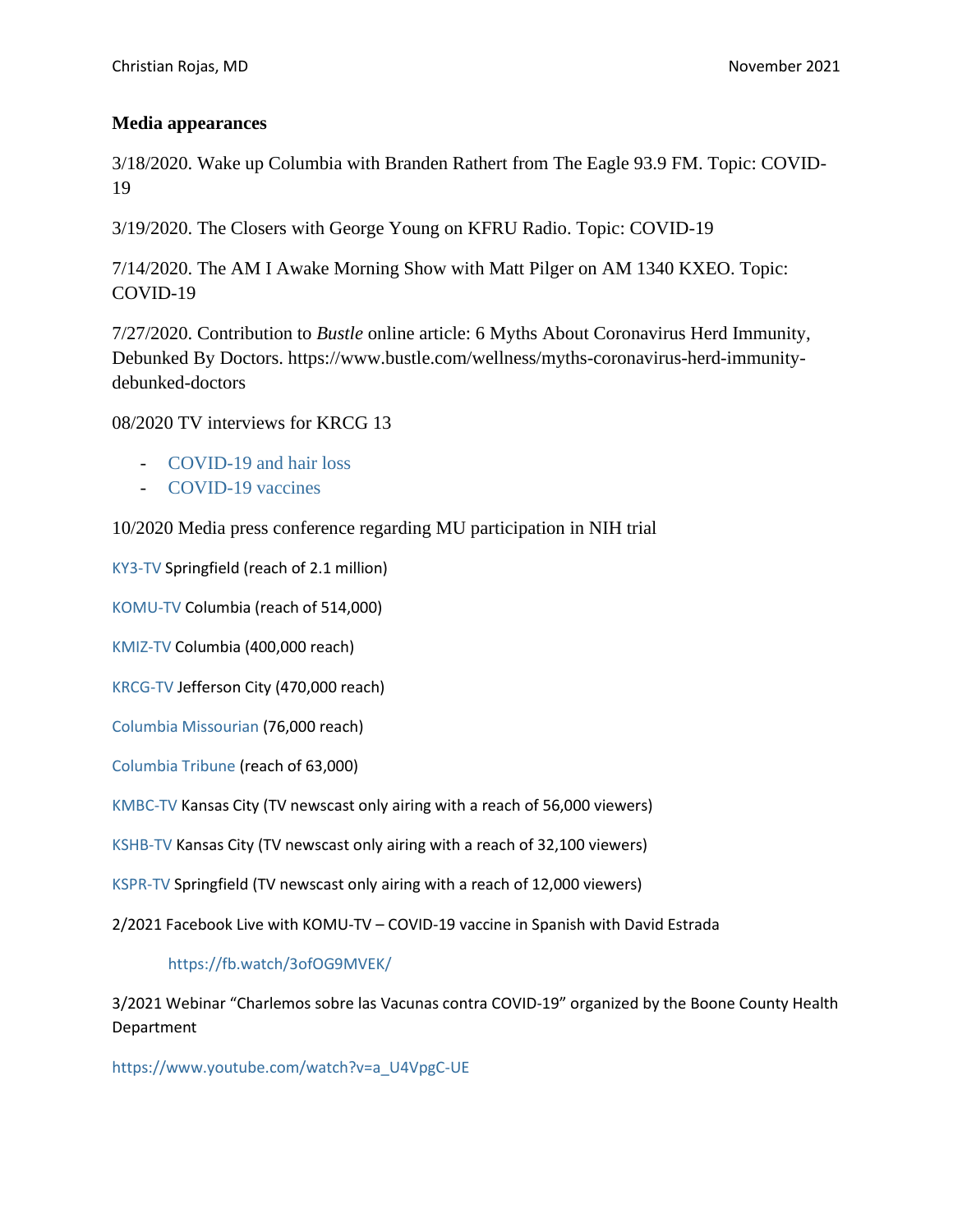3/2021 MU Health Care brochure. "Preguntas mas frecuentes sobre la vacuna del COVID-19"

<https://www.muhealth.org/our-stories/preguntas-mas-frecuentes-sobre-la-vacuna-del-covid-19>

4/8/2021 KRCG-TV interview on the UK-variant

[https://krcgtv.com/news/local/uk-variant-detected-in-boone-county](https://nam02.safelinks.protection.outlook.com/?url=https%3A%2F%2Fkrcgtv.com%2Fnews%2Flocal%2Fuk-variant-detected-in-boone-county&data=04%7C01%7C%7Ca989249499434e41c91908d90b22d279%7Ce3fefdbef7e9401ba51a355e01b05a89%7C0%7C0%7C637553066481864434%7CUnknown%7CTWFpbGZsb3d8eyJWIjoiMC4wLjAwMDAiLCJQIjoiV2luMzIiLCJBTiI6Ik1haWwiLCJXVCI6Mn0%3D%7C1000&sdata=MXXp1p3nvZjr%2BxeQInjjnCFE6DCjGNFU0Lj%2BVBQWVS8%3D&reserved=0)

9/2021 Know the facts about ivermectin

<https://www.muhealth.org/our-stories/know-facts-about-ivermectin>